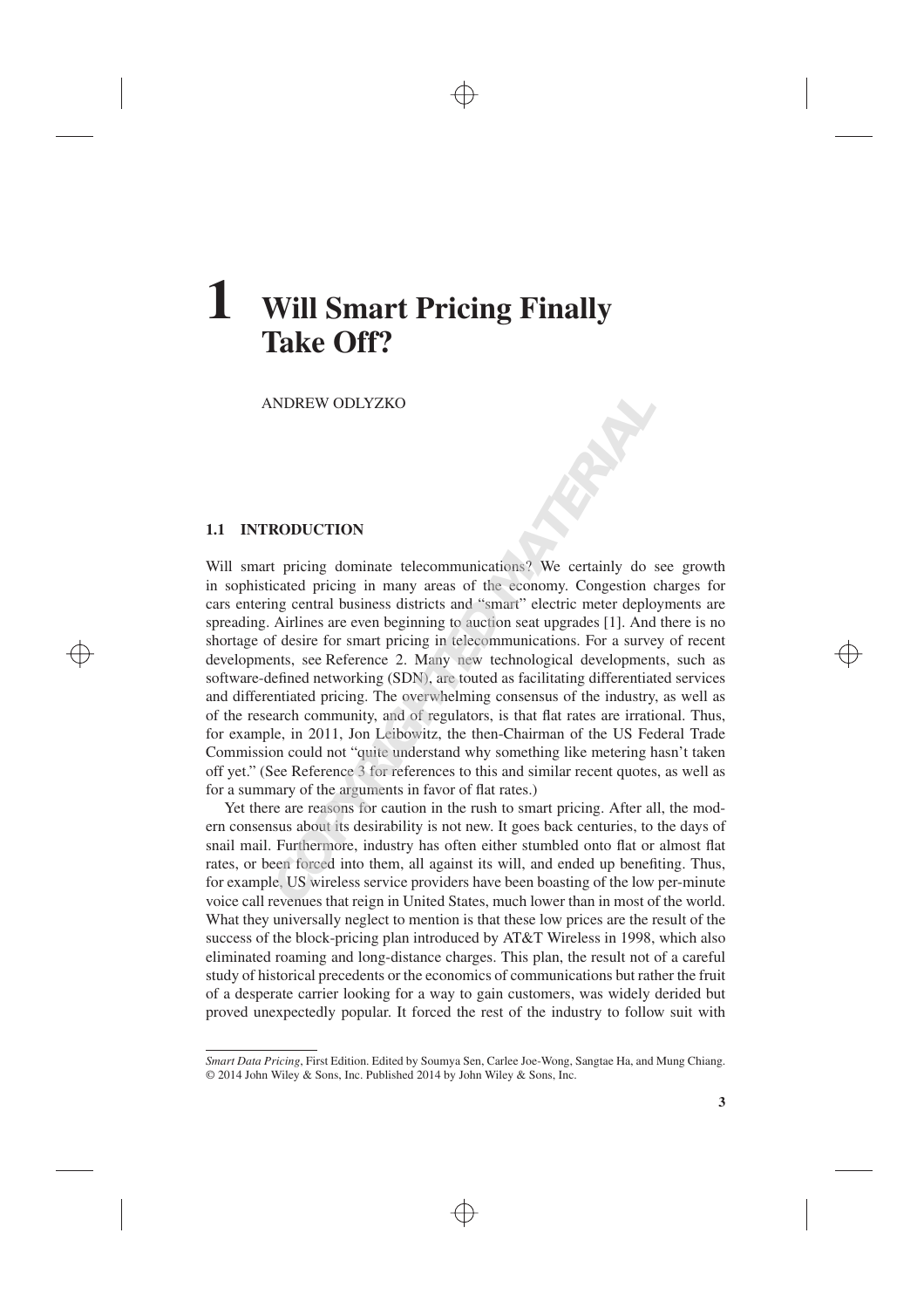similar plans and led to large increases in voice usage (see, e.g., the chart in Reference 4). The end result is that the United States has the world's highest per-subscriber voice usage, yielding those low average per-minute prices that the industry boasts of. Probably not coincidentally, US wireless service providers are among the world's most profitable. This story, and others similar to it, should make one cautious about rushing to follow the industry consensus. This is true even when such a consensus is fortified by scholarly studies, because those tend to be even more biased toward fine-grained pricing. The telecom industry and telecom researchers have historically been notorious for not understanding what is in the industry's own interests.

The traditional preoccupation with smart pricing is likely to be reinforced by the economics of telecom. Contrary to common opinion, it is not all that capital intensive. As is demonstrated in Section 1.8, telecom is simply not in the same category as such large and important industries as electricity or roads when it comes to the ratio of capital investment to revenues. Telecom is primarily about service, customer inertia, and territorial strategic plays (where the territories may be physical or virtual).

Although the telecom industry is not very capital intensive, communications is extremely valuable and any society is willing to pay astonishing amounts for it. As an example, by some measures, the United States spends almost 50% more on telecom services than it does for electricity. (See Section 1.5 for more data and references.) Furthermore, in spite of all the complaints from the industry about its supposedly impoverished state, there appears to be very large profits in many parts of it. As this passage is being written in the summer of 2013, Verizon is in the process of buying out Vodafone's 45% stake in the Verizon Wireless unit for \$130 billion. This means that the whole of Verizon Wireless is being valued at almost \$300 billion. As will be shown in Section 1.9, that is about four times the cost of replacing all the tangible assets of that enterprise. It is also almost enough to replace the entire US telecom infrastructure, both wireless and wired, with the latter redone in fiber. This is anomalous by traditional standards, but then, as will be discussed in Section 1.9, the entire economy is behaving anomalously, with very high corporate profits, low interest rates, and low capital investment. Whether this is a temporary aberration, or whether we are in a new economic era, remains to be seen. However, telecom is very much in the mainstream of this historically unusual behavior, and so many traditional yardsticks of financial performance may not apply.

While the telecom industry has often been blind to profitable opportunities, it has always been aware that high profits are possible. However, it has usually faced difficulties in using their favorite methods for profit extraction because of various combinations of legal and regulatory constraints and the peculiar nature of demand for communication services. Table 1.1 shows an approximation of current prices paid by users for varying amounts of data from various services.

This table demonstrates the main problem faced by telecom. The most valuable information can often be conveyed in just a few bits. Thus, for example, in the early days of postal services, when receivers paid on delivery, information would often be transmitted in the form of small modifications in the address. The addressee would then scan the envelope, figure out what the message was, and refuse to accept (and pay for) the letter.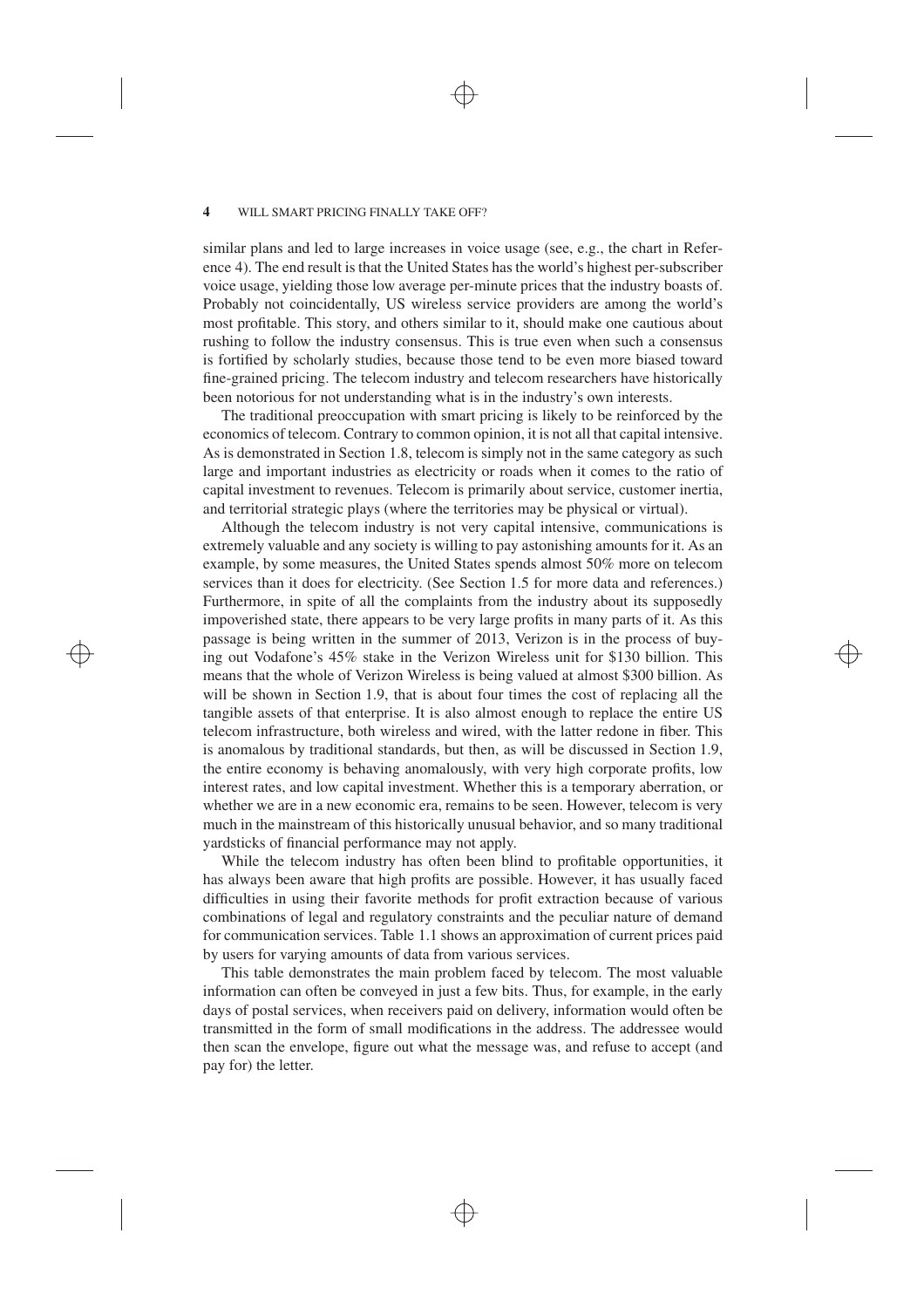#### INTRODUCTION **5**

**TABLE 1.1 Price per Megabyte**

| <b>SMS</b>           | \$1000.00 |
|----------------------|-----------|
| Cellular voice       | 1.00      |
| Wireline voice       | 0.10      |
| Residential Internet | 0.01      |
| Backbone Internet    | 0.0001    |
|                      |           |

Practices from two centuries ago may seem irrelevant, but in fact they are very instructive, as the basic economic issues have always been the same, even as technology has changed drastically, cf. [5]. Thus, for example, today, we have the telecom industry investing heavily in deep packet inspection. In the past, post offices had employees hold letters up against burning candles to make sure that there were no enclosures that were subject to extra fees. The basic incentive is to extract as much value as possible, and that usually requires fine-grained pricing to achieve successful price discrimination. But usually, in communication as well as in transportation, limits are placed on what service providers are allowed to do. The net neutrality debate is just another instance of the ancient conflict between economic efficiency and fairness in markets [6]. Giving unfettered control of any critical service to any provider, or an oligopoly of providers, either *de jure* or *de facto* (by allowing natural monopoly mechanisms to operate), is equivalent to abolishing property rights with the usual negative impacts on innovation and efficiency. Hence, we have almost always had constraints, such as those of common carriage. The real question is about the appropriate level of constraints.

Public talk of capacity limits is often just a public relations measure, designed to overcome opposition to service provider strategies. Thus, for example, in early 2013, Michael Powell, the President of the US cable industry association [and former Chairman of the Federal Communications Commission (FCC)] admitted, contradicting many earlier declarations by a variety of executives and experts, that "cable's interest in usage-based pricing was not principally about network congestion, but instead about pricing fairness" [7]. Whenever business leaders talk of "fairness," it is generally safe to assume that they are really after extracting more revenues through differential pricing. This is neither a novel nor is it nefarious. In fact, differential pricing was and is at the core of regulatory economics, as it can be used to promote social welfare, and has been frequently mandated by governments. However, historically, the degree of price discrimination that was allowed varied depending on economics, with more discrimination being allowed when the costs of providing those services have been large [8]. The question for the near future is whether modern telecom should be allowed more power to discriminate. Further, even if it is given that power, one should consider whether it would be wise to use it. The right answer depends on the balance between growth in demand and improvements in technology.

The main problem, past, present, and future, that is faced by telecom is that the most valuable information usually requires just a few bits to convey. The second main problem is that because of technological progress, transmission capacity is growing. Thus the industry is faced with the challenge of persuading users to pay for big pipes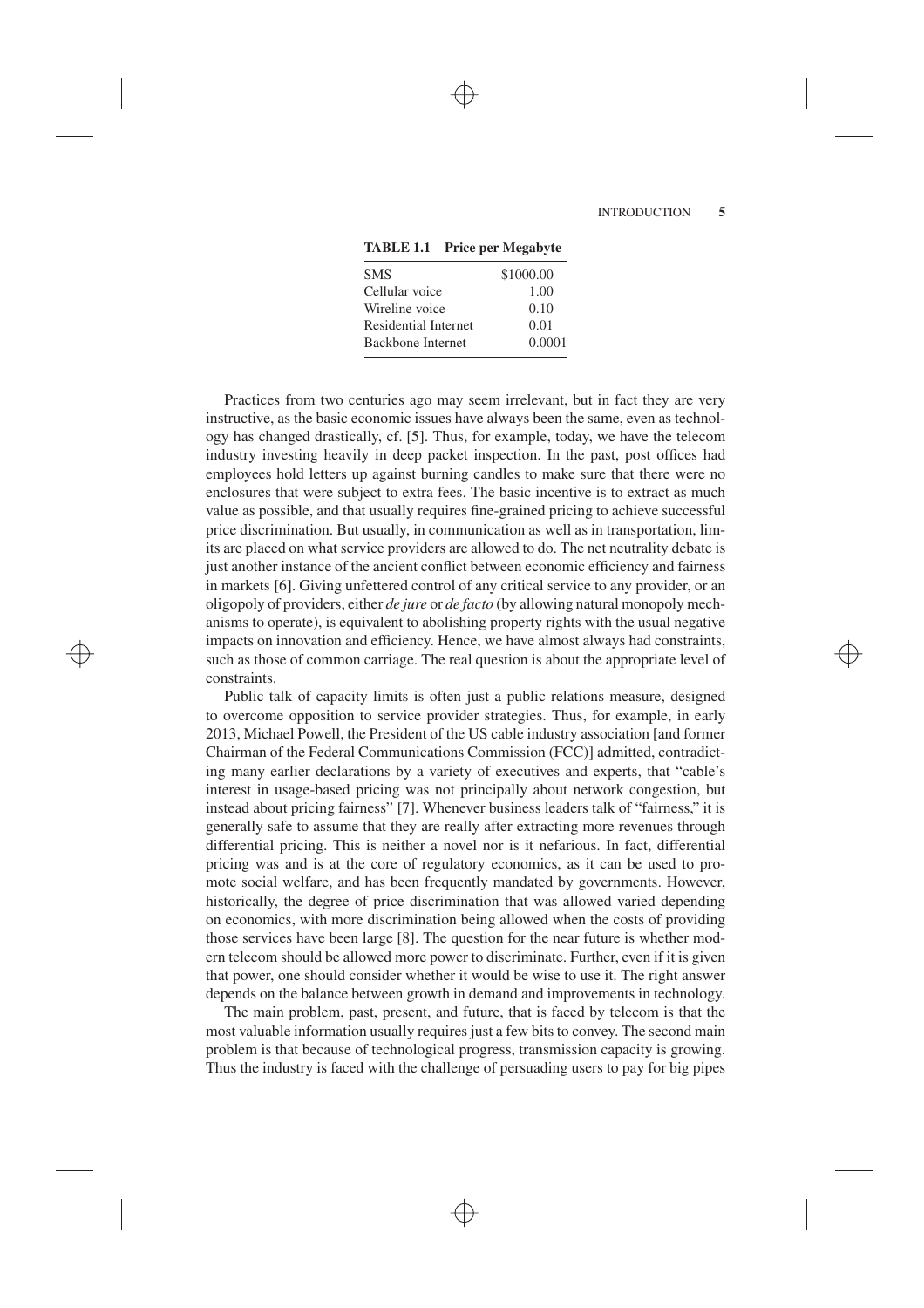when the additional value that enlarging those pipes provides is not all that high. (There are arguments that the value of transmission capacity, as well as that of computing power and storage, should be measured on a logarithmic scale, so that going from what is now a slow 1 Mbps link to a 1 Gbps one corresponds only to an increase in value from 6 to 9, cf. [9].) At the moment, that additional capacity is consumed largely by video. But the value is still dominated by the low bandwidth voice and texting.

The general conclusion of this work, based on the study of trends in demand and supply, is that in wireline communication, the critical issue faced by the telecom industry is not handling overpowering exafloods of traffic, as has often been claimed,  $cf.$  [10–12], but stimulating demand to fill the growing capacity of transmission systems [13]. The most effective way to do that is to offer flat rates and open access to encourage innovation. To the extent that any market segmentation is needed, it is best handled by offering flat rate services with different peak speeds. Pricing by volume of traffic (whether using caps or other schemes) may be attractive at the moment to service providers preoccupied with trying to protect their traditional subscription video service revenues. However, it is an ineffective instrument that does not address any of the issues well and, in the long run, is likely to damage not only the economy as a whole but also the profits of service providers. Any truly "smart pricing" measures, such as congestion charges, are likely to be detrimental to the industry.

These general conclusions for wired communications apply directly mainly to the richer and more industrialized countries. Even in those, there is likely to be exceptional situations where the cost structure forces some "smart pricing" approaches. For poor countries, the best choices along the frontier of feasible technological and business models is likely to lean further toward "smart pricing." This would be consistent with the general observation, cf. [5], that at the consumer level, sophisticated pricing is most appropriate for large and relatively infrequent transactions, and simple pricing for small and frequent ones. This is also what we observe in the market today, with the greatest proliferation of "smart pricing" in less-developed countries, where the relative burden of telecommunications charges is higher.

In wireless communication, the optimal choice even in rich countries appears to be different than that for wireline, because of a different balance between feasible supply and potential demand. There have been widespread projections that wireless data traffic would continue to double each year, as it had done for several years. Those are now being disproved, as growth rates are declining (see Section 1.13). Still, those rates are high, and there is far more traffic that are likely to use the radio path if that were feasible, as wireless data traffic is under 5% of wireline. Coupled with the low value of most of this data, and the resulting low likelihood of service providers being able to extract large new revenues, it appears probable that the incentives for the industry will be to constrain usage and to implement differentiated quality of service to protect the most valuable low bandwidth applications. So somewhat finer-grained pricing is likely to prevail in this domain than in wireline. Still, the need to limit what Nick Szabo [14] has aptly called the *mental transaction costs*involved in fine-grained pricing, and related concerns, is likely to restrict the complexity of schemes that succeed. The sophisticated pricing plans so beloved of researchers are likely to be confined to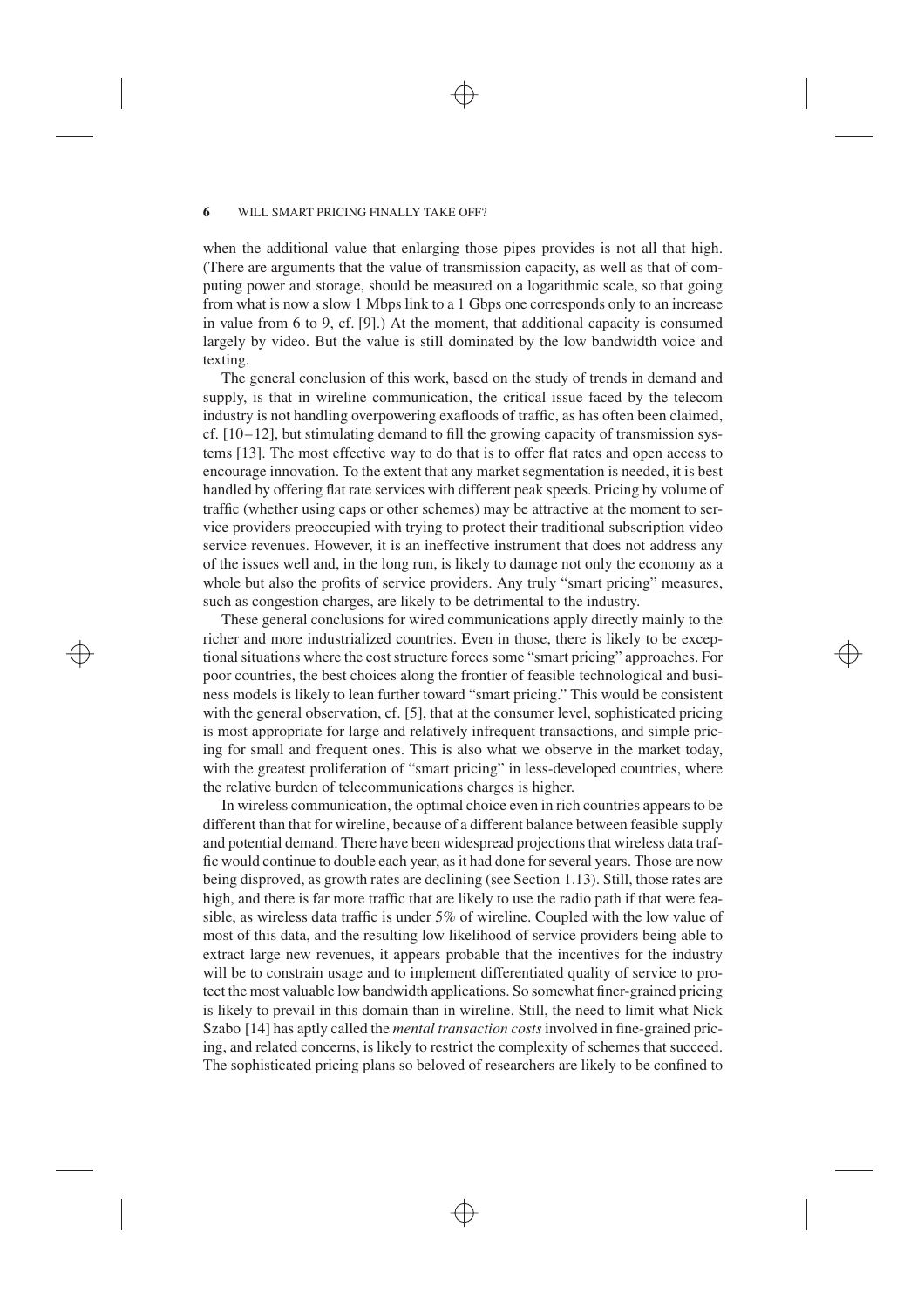#### TELECOM MISTAKES **7**

areas such as business-to-business dealings and may be of limited applicability even there.

However, the strong prejudice in favor of "smart pricing" among both industry leaders and academic researchers guarantees that many schemes will be developed, and quite a few will be deployed. Chances are that, as was true of many sophisticated prioritization schemes developed for voice private branch exchanges (PBXs) or early data switches, they will not see much use. But for those cases where they might be used, it appears that most of current research, as well as academic instruction, is missing some important ingredients. As is discussed in Section 1.12, it will likely be important to explore the most effective ways to introduce noise and other impairments into communication systems to provide differential quality of service. (On the other hand, there will likely also be demand for methods to detect such actions.)

The next section reviews briefly some of the main fallacies that invigorate the push for "smart pricing." This is followed by a section on some missed opportunities in telecommunications, demonstrating how this industry tends to "stumble to success," pursuing mistaken goals, and prospering by accident. Section 1.4 has a very brief discussion of the reasons telecom has been so poor at innovating in services and is likely to remain poor in the future. Section 1.5 discusses this industry's place in the entire economy. Section 1.6 points out that high profits have not infrequently been obtained in this sector. Section 1.7 sketches the main changes that have taken place in the money flows in telecommunications in recent decades. Section 1.8 demonstrates that, contrary to general opinion, this industry is not all that capital intensive. Section 1.9 discusses some of the puzzles of the modern economy and the degree to which the telecom industry exhibits similar behavior. Section 1.12, cited earlier, discusses some missing ingredients in modern research and education, should "smart pricing" become widespread. Sections 1.10 and 1.11 take a historical look at some earlier work on telecom pricing and the degree to which it reflected the prejudices we observe today. Sections 1.13 and 1.14 then discuss the growth in the demand for data traffic and improvements in transmission technologies and what the contrasts are with those that for optimal pricing strategies. Finally, Section 1.15 provides the conclusions.

# **1.2 TELECOM MISTAKES**

Many of the basic but general issues that have a bearing on the possible adoption of smart pricing have already been explored in the literature (see, e.g.,  $[5, 15-17]$ ) and so will be touched on very lightly here. However, they do need to be mentioned, because there are many misapprehensions about the nature of telecom and these issues often have an important bearing on the optimal choices of pricing policies. For example, we are constantly told that content is king. (Content is taken here to mean material prepared by professionals for wide distribution and not, as some use it, to denote anything in digital form.) But

*Content is not king.*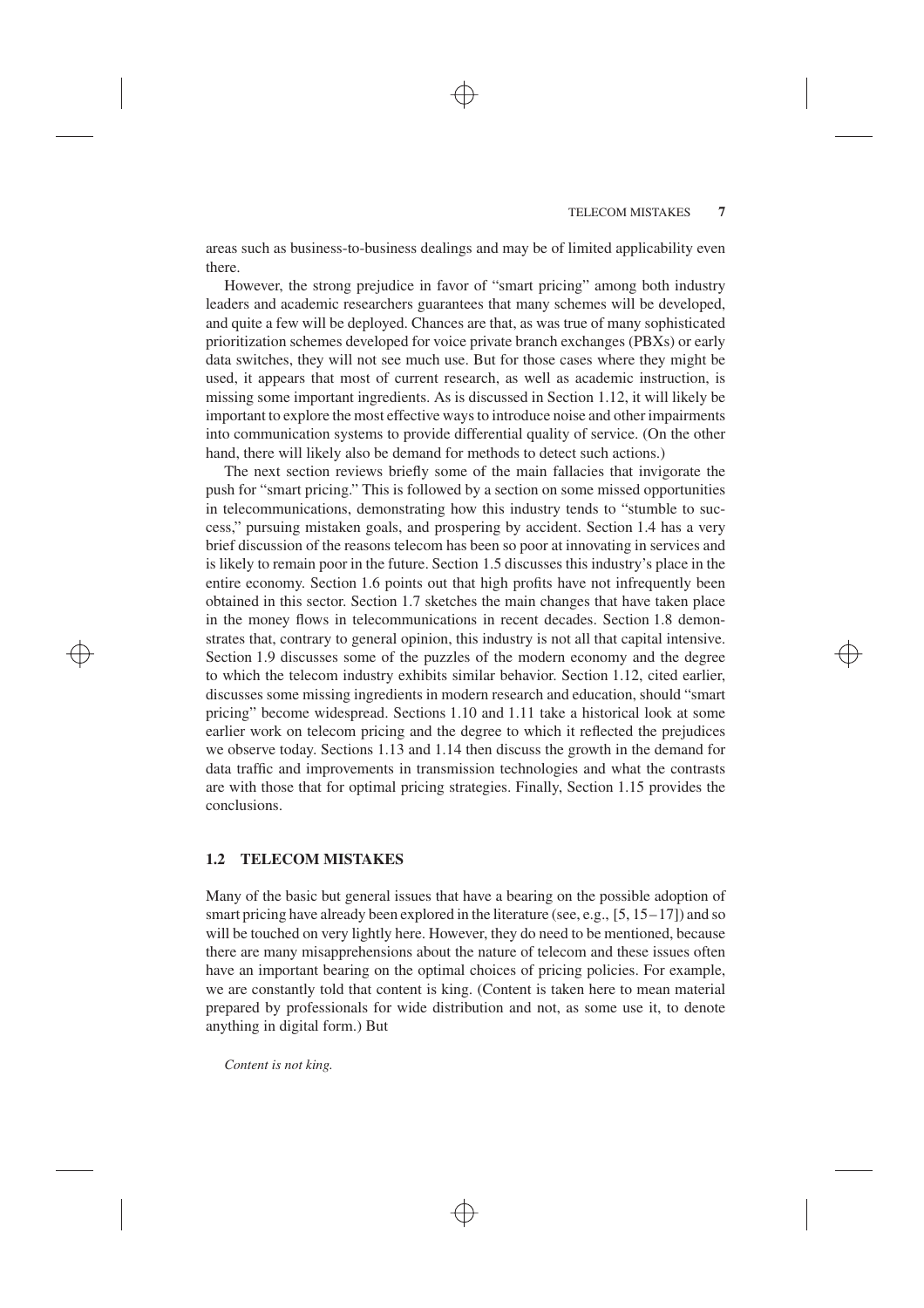Yes, content, in the sense of material prepared by professionals for wide distribution, is important. But it is simply nowhere near as important as basic connectivity, and the revenues of various services reflect that. This is discussed in detail in References 5, 18. Evidence of this fundamental fact is all around, and some of this will show up later in this paper (e.g., in the observation that US wireless carriers have revenues about three times as large as those that the cable industry derives from subscription video). However, content has historically attracted disproportionate attention and continues to do so today. For example, an article in the *Economist* [19] stated

A common saying in the industry is that Mexico's phone sector may be about four times more valuable than the television market, but the latter is four times as powerful.

What is especially perplexing about the centuries-old preoccupation with content is that content is not cheap. For telecom service providers to sell content, they generally have to buy it at high prices. (And so, net of what they pay to content producers, US cable networks appear to be getting more revenue out of Internet access and voice services than out of carrying subscription video and all on a far smaller slice of their transport capacity.) Back in 2005, Ed Whitacre, then the CEO of AT&T, caused a flare-up in the net neutrality debate with his threat that he would not let Google use his wires without payment. Strangely enough, it is not clear if anybody raised the question as to whether his basic premise was correct, that is, in the absence of any legal or regulatory constraint, it would be Google paying AT&T. Why should not AT&T have to pay Google? Perhaps Whitacre was right, and Bing might have been an acceptable substitute for Google search for AT&T customers. But perhaps not. Imagine that Whitacre had said he was not going to let ESPN or HBO use AT&T's U-Verse wires without payment. Instead of being called *evil* by small groups of advocates of an open Internet, he surely would have been called *insane* by almost everybody.

Because content is not king, the vast majority of papers and discussions about net neutrality, industry structure, and related issues are of doubtful relevance. For example, many academic papers start with the assumption that the Internet is a two-sided market. It simply is not. Most of the values that users get from it is not content but simple connectivity, such as being able to tell their friends and business partners they are stuck in traffic. Compared to old communication technologies, the Internet does provide many unique features and, in particular, allows for bridging content and connectivity. (The main search service of Google, which provides the bulk of that company's revenues and profits but very little traffic, is in this intermediate zone, as are most of the facilities of social networks that users care about.) However, the features that matter the most are not the ones that allow content providers to target individual consumers but the ones that allow for group formation and for individuals or groups to become creators and distributors.

Closely allied to the myth that content is king is another extremely widespread and extremely damaging notion, that of streaming video, [20]. However, all the evidence suggests that

*True streaming video is, and will remain, a very small fraction of traffic.*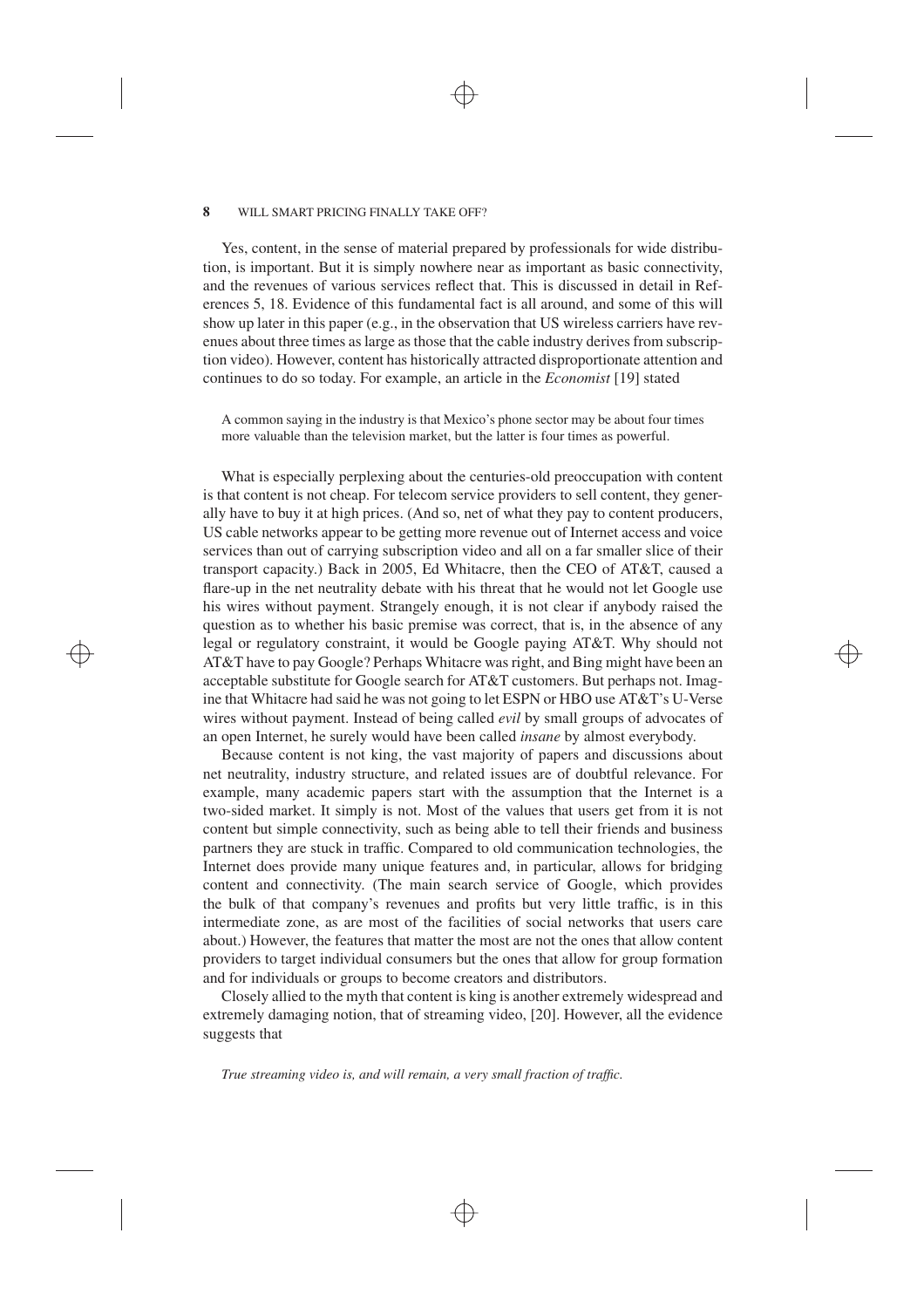#### TELECOM MISTAKES **9**

Video does dominate current Internet traffic by volume, but it is almost exclusively transmitted as faster-than-real-time progressive downloads. That is the only method that makes sense technologically. (Video conferencing is completely different, but we now have enough experience to be able to predict safely that it will not be contributing giant amounts of traffic.) Furthermore, this was easily predictable and was predicted a long time ago. For example, George Gilder wrote about it two decades ago, and he attributes the idea to Nicholas Negroponte even earlier. Although their prediction has come true, almost everyone thinks that the floods of video they consume are true streaming video. This skews business decisions and public policy discussions, because networks dominated by real-time long-lived data flows of predictable size and with tight latency constraints do indeed lend themselves to many of the pricing and network management techniques that are so beloved by both top managers and telecom researchers, cf. [21].

The myth of real-time streaming video is so pervasive and strong that it also affects networking researchers. For the past decade, this author has been taking polls asking those in the audience to raise their hands if they saw any advantage at all, for anyone, in transmitting video faster than real time. Usually, even among networking researchers, at most, 10% have responded. The highest positive response rates were around 40%, in a couple of groups of audiences packed with researchers working on wireless ad-hoc networks, and who understand that one cannot count on connectivity being maintained, but can use buffers to compensate. (While one can envisage ultra-reliable wired networks, in the wireless arena, this is simply not achievable; there are far too many unpredictable sources of impairments.) This demonstrates that even networking researchers do not know what is happening in today's networks or why it is happening.

The preoccupation with real-time streaming video leads to the constant questioning about the potential demand for high speed access. Who needs gigabit in the home, is the question that is being asked, because the most that most observers can imagine is a few streams that might possibly come to 20 Mbps each in some future high definition (HD) television (TV). This perfectly illustrates the lack of vision not just for the future but on the present that afflicts this industry. After all, why are people buying 300 Mbps home WiFi access points if all they are after is streaming a few movies? Yet such routers are selling, and high speed home access is also selling (when offered at reasonable cost), because they allow for low transaction latency.

*The main function of data networks is to cater to human impatience.*

This is something that the computer industry, as well as many other competitive industries, whether online search or Internet commerce, understand well. If users do not get their web search results in a second, they go away. On the other hand, the telecom industry has a hard time assimilating this notion. Yet, if you want to download a 8 GB video to your portable device in less than a minute, you absolutely have to have a gigabit link. Hence,

*Overprovisioning is not a bug but a feature, as it is indispensable to provide low transaction latency, which is the main function of data networks.*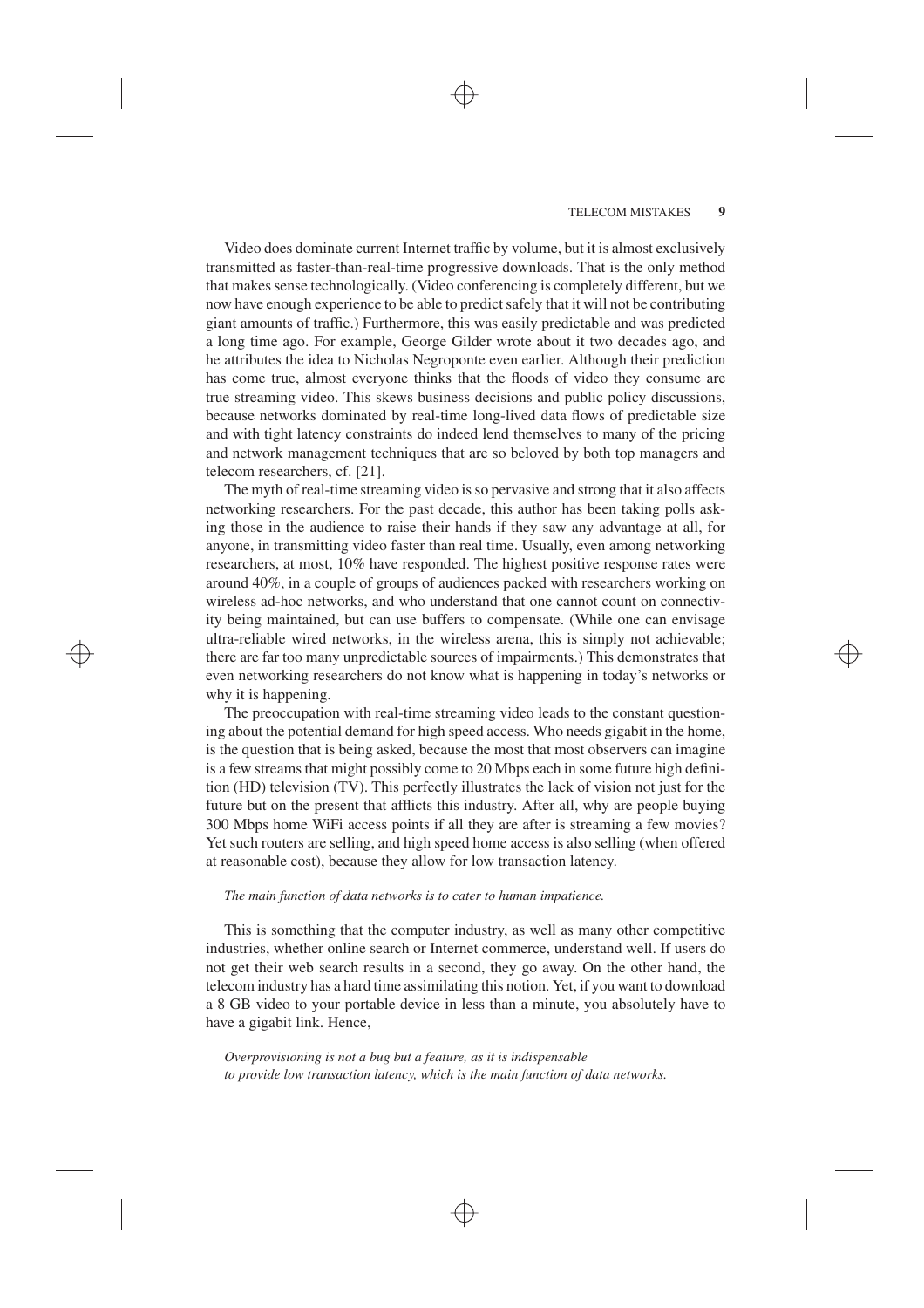Once you have overengineered your network, it becomes clearer that pricing by volume is not particularly appropriate, as it is the size and availability of the connection that creates most of the value. That is also what the users perceive directly. Generally speaking (and there are obviously exceptions, buffer bloat can lead to contrary experience), increased bandwidth means that things happen faster, the network is more responsive, etc. This is something immediately perceptible to users. It does not require them to engage in any mental transaction costs to figure out where they are with respect to violating some volume caps, for example.

In wireline, the vision of a largely empty network dominated (initially in value, and eventually likely also in volume) by cascades of mostly machine-to-machine transactions driven by human impatience that was easy to predict a long time ago, cf. [21], does appear to be realistic and likely inevitable. As George Gilder has said, "*You waste that which is plentiful*" and in most wired networks, bandwidth is plentiful. Wireless, though, appears to be different, as will be discussed later.

# **1.3 VOICE AND OTHER MISSED OPPORTUNITIES IN TELECOM**

Correct technological predictions are hard in general, but telecom predictions seem to be worse when compared to other areas. Some of the many mistakes can be excused easily. For example, the popularity of wireless had been consistently underestimated by the industry for several decades. But this was understandable, because the service was novel, and the high value that people had placed on mobility was not easy to predict. (There is a saying that you cannot tell how many people will use a bridge by counting how many swim across a river.) But others are far more surprising and illustrate well how telecom has often "stumbled to success." As just one example, on an e-mail discussion list as recently as the summer of 2006, one of the top technical officers of a major US cable company insisted that the idea of taking some of the bandwidth away from video services and employing it for Internet access was impractical. He insisted that "[t]he vast majority of folk in this country watch analog tv and don't have electronics to consume them digitally, don't want them or can't afford them." Yet today, Internet access is already, or is about to become, the main business of the cable networks.

The most perplexing of the many mistakes that telecom has made is in neglect of voice. Even today, voice services provide the bulk of worldwide telecom revenues, but the industry has not been paying attention. When 3G was being prepared for deployment around the turn of the millennium, industry was touting it as an enabler of all sorts of fancy digital "content" services. But it was obvious that voice offered the greatest profit opportunities [22], and voice has indeed been the main revenue generator for 3G. However, while the industry did benefit from this easy-to-anticipate but unanticipated windfall, it has neglected other opportunities in voice [22]. Those opportunities include voice messaging, and, perhaps most important, high quality voice. Current wireless voice quality is poor, far poorer than the "toll quality" voice standard of wired services. (And that "toll quality" is also poor, given what is possible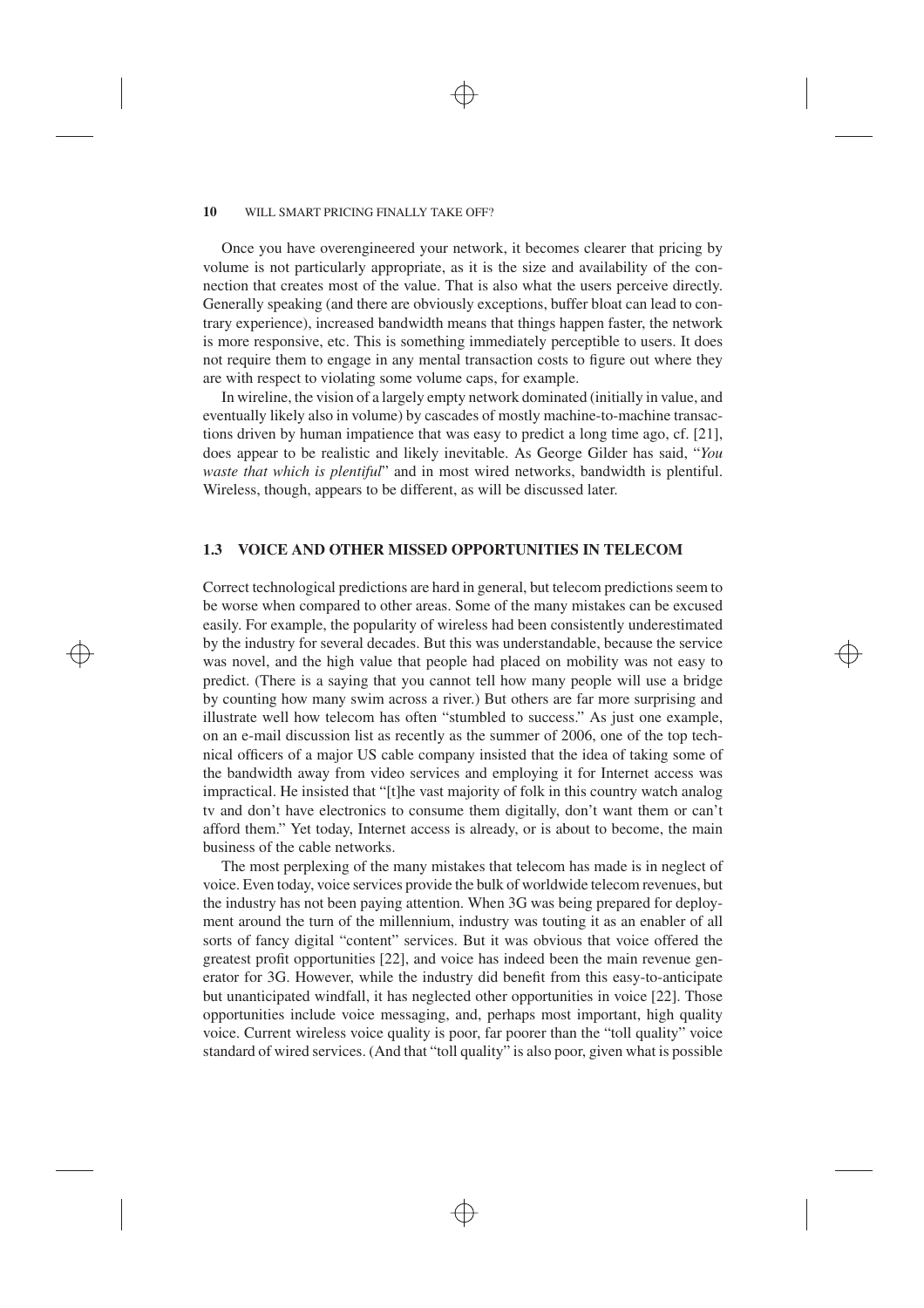with modern codecs.) From this, and from the rapid expansion of wireless revenues, the industry appears to have concluded that the public does not care about voice quality. It is far more probable that the public accepted low quality wireless voice in order to gain mobility. But this does not mean that quality could not be sold as an added value feature. It might have provided large additional revenues and profits in the 3G world. There capacity was constrained, and therefore, it would have been possible to charge extra for higher quality. As it is, HD voice, which is part of the plan for long-term evolution (LTE), is likely to just become a standard service, as its resource requirements are low compared to the capacity of the new system.

It is impossible to prove that high quality voice, if deployed and marketed properly, would have been a great success. Soon we may obtain some indication from the public's reaction to HD voice in LTE. But even before that, there were a variety of reasons for believing that voice was promising, including the success of Integrated Digital Enhanced Network (iDEN) with its simple push-to-talk feature. Human culture is primarily an oral one, and we have the astonishing success of the telephone to look back to, which surprised many observers by attracting far more usage and spending than postal services and the telegraph.

Those who denigrate voice can point to data such as that of Table 1.2. It shows steady level of voice traffic on US wireless networks (based on the data from Reference 23), which represents a decline in voice usage on a per-user basis, because the number of subscriptions has been growing during the period covered by this table. It has been surmised that this decline was due to usage migrating from voice to texting. That may very well be true, but it does not necessarily mean voice is unimportant. Texting has major advantages (in particular, being asynchronous, and thus less intrusive than voice), and the phenomenon shown in this table may be an indicator of a substantial opportunity in voice messaging, one that possibly could have generated good revenues in the restricted 3G environment.

Moving forward, the opportunity to gain additional revenues with HD voice appears to be gone, but voice should not be neglected, as it is right now, in a variety of services. Furthermore, it appears that in the development of video services, the industry is neglecting social communication in the traditional preoccupation with content.

| 1ADLE 1.4 | VOICE to Text Substitution (US) |                       |
|-----------|---------------------------------|-----------------------|
| Year      | Voice Minutes billions          | <b>Texts billions</b> |
| 2005      | 1495                            | 81                    |
| 2006      | 1798                            | 159                   |
| 2007      | 2119                            | 363                   |
| 2008      | 2203                            | 1005                  |
| 2009      | 2275                            | 1563                  |
| 2010      | 2241                            | 2052                  |
| 2011      | 2296                            | 2304                  |
| 2012      | 2300                            | 2190                  |

**TABLE 1.2 Voice to Text Substitution (US)**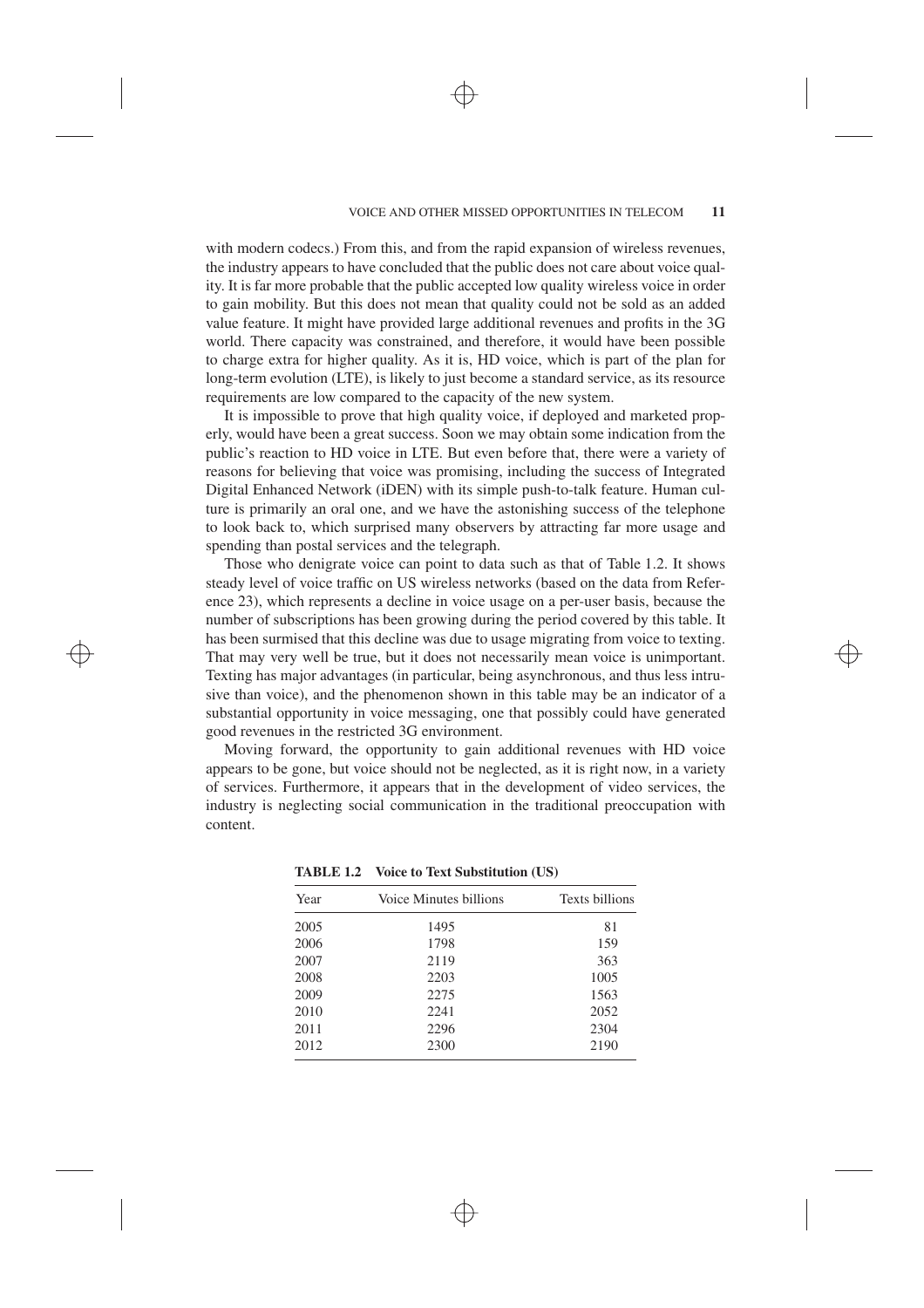## **1.4 THE TELECOM INDUSTRY AND INNOVATION**

The telecom industry has repeatedly shown that it can perform well in increasing transmission capacity. It has also shown itself to be miserably poor at inventing new services. This may very well be the result of a basic cultural mismatch. The basic mission of telecom carriers is to provide ubiquitous connectivity. This is not an easy task, especially because it involves being able to respond to massive disasters, natural or man-made. Most likely, the skills, mindset, and the organization that can accomplish this are simply not tuned to anticipating what the capricious public will want. Even when very smart people with innovative ideas join such organizations, their initiatives tend to be blocked. From this perspective, it would be best, both for the society and for their shareholders, if telcos stuck to their expertise, which is that of providing "dumb pipes." Unfortunately, that is not likely to happen, as their managers (and shareholders) dream of "content" and other glamorous futures.

# **1.5 THE LARGE TELECOMMUNICATIONS REVENUES**

Measuring revenues of the telecommunications sector is not simple. (For example, should one count the home WiFi access points people buy or the cost of the WiFi equipment in a personnel computer (PC) or tablet?) Even concentrating just on the revenues of service providers presents serious problems, as various bundles mix communications with content. However, any reasonable methodology shows that telecom attracts very large revenues. Here we cite some figures from Reference 24, which has extensive statistics (and discussion) based on data up to the year 2011. A very attractive feature is that those statistics cover all the advanced industrialized nations over about two decades and thus provide interesting international comparisons. (It should be mentioned that other sources sometimes show different estimates. For example, for 2011, Table 3.4 of Reference 24 shows US wireless telecom revenues of \$210 billion, while CTIA, the industry association, computes it at \$170 billion for that year.) In that year, telecom revenues inside the Organisation for Economic Co-operation and Development (OECD) countries came to \$1.35 trillion, with United States accounting for \$526 billion (others sometimes cite figures as low as \$350 billion for the United States). Hence, it seems safe to estimate worldwide telecom revenues in 2011 as being close to \$2 trillion. About half of the revenues (for OECD and, therefore, likely for the whole world) comes from wireless.

For comparison, worldwide advertising spending for 2013 was projected to come to \$518 billion, which was only around a quarter of telecom revenues [25]. (In the United States alone, advertising is more significant, as at \$172 billion it comes close to a third of telecom revenues.) As only about \$100 billion of advertising goes into online forms, there is still plenty of room for Facebook, Google, and other companies to grow their advertising businesses. But there is no way that the telecom business can be supported by anything in its present size by ads alone.

Yet another interesting comparison (relevant to later discussions of capital intensity) is with the electric power industry. In the United States, total revenues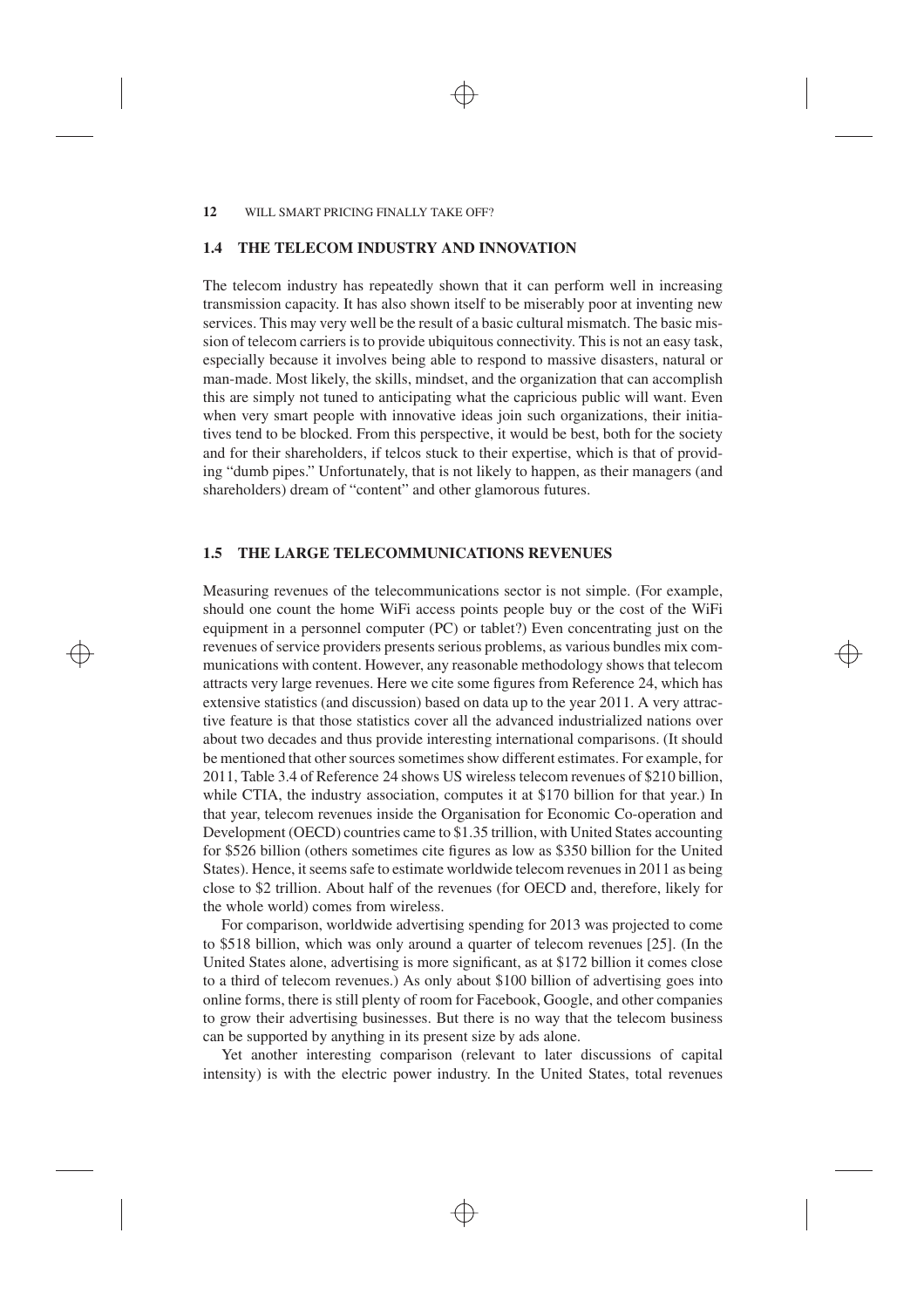| Year | Revenues<br>(\$ billions) | Capex<br>(\$ billions) | Capex/<br>Revenues |
|------|---------------------------|------------------------|--------------------|
| 2004 | 102.1                     | 27.9                   | 27.3%              |
| 2005 | 113.5                     | 25.2                   | 22.2               |
| 2006 | 125.5                     | 24.4                   | 19.4               |
| 2007 | 138.9                     | 21.1                   | 15.2               |
| 2008 | 148.1                     | 20.2                   | 13.6               |
| 2009 | 152.6                     | 20.4                   | 13.3               |
| 2010 | 159.9                     | 24.9                   | 15.6               |
| 2011 | 169.8                     | 25.3                   | 14.9               |
| 2012 | 185.0                     | 30.1                   | 16.3               |

**TABLE 1.3 US Wireless Industry Statistics**

from electricity sales from end users, residential as well as commercial, came to \$364 billion in 2012 (based on the statistics from the US Energy Information Administration). Of this amount, something like a third went to pay for fuel; so, the total amount this industry had to cover for maintenance and nonfuel operations, and provide for profits and interest was only about half of what the telecom industry received.

Yet another interesting comparison is with Google. In 2012, its worldwide revenues came to just about \$50 billion. Its growth and profit rates were far higher than that for most telecom service providers, but still, it commanded just 2.5% of the telecom revenue stream. So, telcos will not get rich by squeezing Google alone. (Even squeezing Microsoft, with worldwide revenues of about \$80 billion per year, would be of limited help.)

A few other figures are interesting. Some key statistics of the US wireless industry, drawn from Reference 23, are presented in Table 1.3.

Thus from 2004 to 2011, the cellular industry increased its revenues by 66%. The US cable industry increased its revenues during that period from \$60.0 billion to \$97.6 billion, or 63% [26]. However, residential video grew just from \$41.8 billion to \$56.9 billion, or 36%, and the bulk of the growth came from the "other" category (dominated by voice and Internet access), which went from \$18.2 billion to \$40.7 billion, a growth rate of 124%. Content may have all the glamor but this is not where the main action is.

# **1.6 THE HIGH POTENTIAL FOR PROFITS IN TELECOMMUNICATIONS**

The telecom industry has often earned very high profits. For example, the British Post Office had an extraordinarily high net profit margin of 68% in 1839, on the eve of the Penny Post reform [5]. (This was a conscious move to tax first-class letters. It served primarily as just another tax to help pay for the general government expenses, and secondarily as a subsidy for the "content" inside newspapers, which were carried for free.) More recently, over the past few years, Carlos Slim Helú has been ranked as the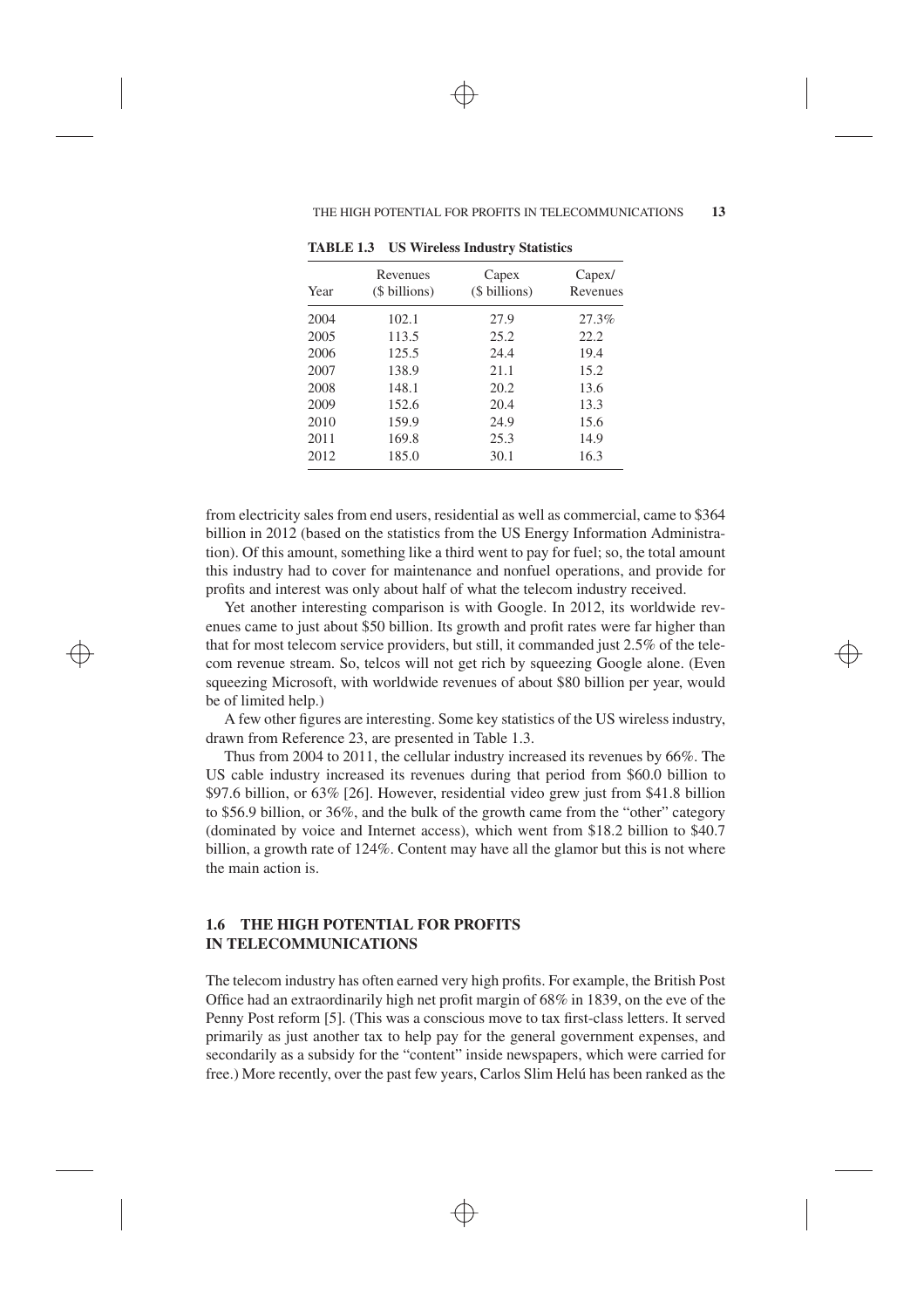richest person in the world. This resulted largely from the splendid profits of Telmex and Telcel, which still enjoy dominant positions in Mexican communications and, by most evaluations, manage to keep prices high and penetration of advanced services low in a poor country.

Monopolies have at times been very innovative and have worked to lower costs as well as promote usage. The examples of the pre-1840 British Post Office and of Mexican telecom industry today (as well as many others, including many governments in recent times which milked the telecom sector to support other activities) suggest that in telecom, the incentives may not always point in that direction. Instead, short-term profit maximization can often be achieved by raising prices and limiting usage. Advocates of the Penny Post reform in Britain, not infrequently, promised that the increase in business from the new, lower and simpler, postage rates would compensate for decreased revenue per letter. This did not happen, and the profits from this service declined drastically. Yet, no serious attempts to go back were made, as the reform was wildly popular, both for lowering the costs of communication and for the simplicity it brought, with the complex system of distance-dependent tariffs and limitations to a single sheet dispensed with.

On the other hand, the Penny Post reform did lead to a switch from a regime of static revenues to one of rapid growth. This is a phenomenon that has occurred a number of times when prices were simplified and lowered, a phenomenon that typically does not fit the economic models used to support "smart pricing," which tend to be static. It took a quarter century, but eventually British Post Office profits exceeded those attained before the Penny Post reform [5].

# **1.7 TELCO (R)EVOLUTIONS**

The historical pattern, going back centuries, has been for telecommunications to grow faster than the economy as a whole [5]. That applied also at the end of the twentieth century. Among the OECD countries, telecommunications revenue as a fraction of gross domestic product (GDP) increased from 2.13% in 1985 and 2.36% in 1995 to 3.58% in 2001 (Table 3.2 on p. 77 of Reference 24). That was the high point, though, and over the past few years, it has been close to 3%. One of the contemporary justifications offered for the Internet bubble was that the creation of the Internet, allowing interconnection of the growing number of computers, would yield dramatic productivity improvements, and this would stimulate increased spending on telecom. Some analysts predicted that the fraction of GDP going to this sector would double. It did for some countries (Korea went from 2.05% in 1990 to 4.70% in 2002 and was at 4.36% in 2011), but overall the growth has been far more modest. The United States went from 2.71% in 1995 to 4.10% in 2001 and then down to 3.51% in 2011. Thus it appears that modern economies are only willing to expand around 3% of their output on telecommunications.

What is especially intriguing is that some countries that are not just rich, but have excellent telecom infrastructures, manage to spend only modest amounts on that industry. There are some outliers (Luxembourg and Norway, in particular, with 1.2%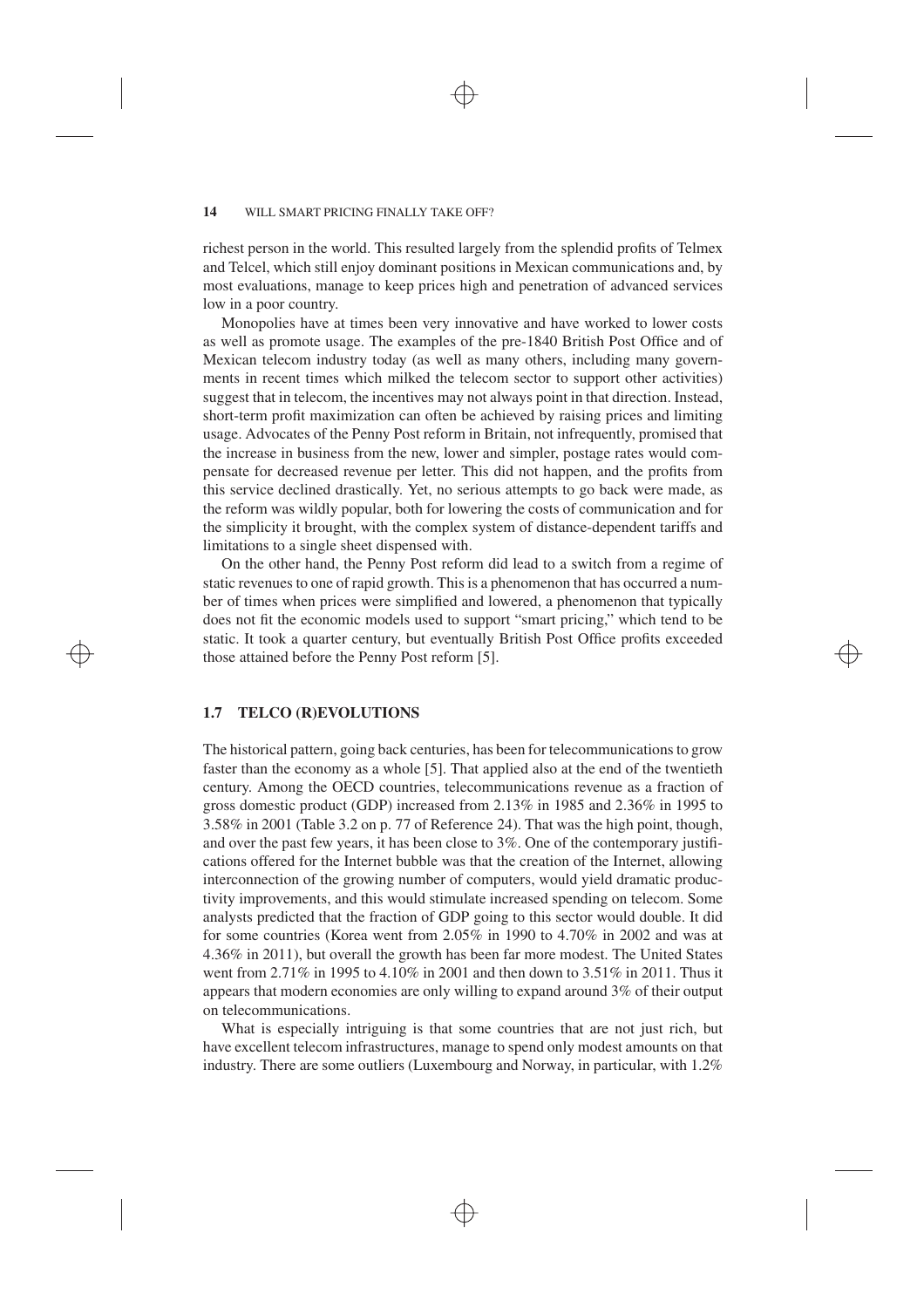#### TELCO (R)EVOLUTIONS **15**

of GDP going into telecom) that can be disregarded, because they have very high incomes per capita, so that looking at fractions of GDP conceals substantial total spending. However, Finland at 2.58% and Sweden at 1.51% (both for 2011) provide intriguing examples that deserve deeper investigations.

In addition to overall growth, there have been large additional changes within the industry. The most obvious one is the rise of wireless. In terms of the number of people served, and the revenues and profits, it dwarfs the Internet. (It was also built primarily on the value of the low bandwidth voice and messaging services, and until recently, the contribution of content to this growth has been negligible.) According to statistics in Reference 24 (Table 3.4), mobile revenues accounted for 47.8% of total telecom revenues in the OECD countries in 2011, 39.9% in the United States, and a record high of 84.4% in Japan. (This figure for Japan is suspiciously high, as it is hard to imagine how that country could maintain and expand its wired infrastructure on just 15.6% of telco revenues that came to 2.85% of GDP in 2011. According to Table 4.1.12 in Reference 24, in June 2012 Japan had almost half of the OECD's fiber connections, with 65% of its broadband subscribers on fiber.) Thus the share of GDP that goes to wireline has been decreasing. It appears that wired services survived largely because of a collapse in most of their costs.

In the US setting, a rough rule of thumb a couple of decades ago, before the rise of the Internet, was that access, switching, and long distance each accounted for about one-third of the total cost of the phone system. Today, only access is significant. This can be seen by looking at financials of two prominent companies. Level 3, especially after its absorption of Global Crossing, is universally regarded as the largest Tier-1 backbone carrier. Its share of world Internet traffic has been estimated at 10–20% [partially depending on how one counts its relatively new content delivery network (CDN) business]. Yet its revenues for 2012 were only \$6.4 billion. In the worldwide telecom industry with revenues of \$2 trillion (or even in the wireline sector of that industry with revenues of \$1 trillion), this is extremely small. This demonstrates that long distance transport has become very inexpensive.

The other prominent company is Akamai, the largest CDN company. It has at various times claimed to deliver up to 20% of the world Internet traffic. But its revenues in 2012 were just \$1.4 billion. Thus switching (of which Akamai has to do a lot) has also become inexpensive.

The same conclusions about the relatively low significance of long-distance transmission and switching in modern telecom can also be reached by looking at prices for Internet transit (in which large customers, whether Internet Service Providers (ISPs) or businesses or universities, pay for access to the Internet) or for CDN services. At current CDN prices for about \$0.01–\$0.02 per gigabyte (in large volumes, several petabytes per month), the whole volume of world Internet traffic, still under 50,000 PB per month in mid-2013, would cost only \$6–12 billion per year to deliver.

The collapse in costs of switching and transport is what has led to the transformation of the effective architecture of the Internet documented in References 27, 28. (The excess fiber buildout of the Internet bubble was also an enabler of this transformation.) Tier-1 carriers such as Level 3 have become much less significant, as lower ranked ISPs have been interconnecting, and large content providers have been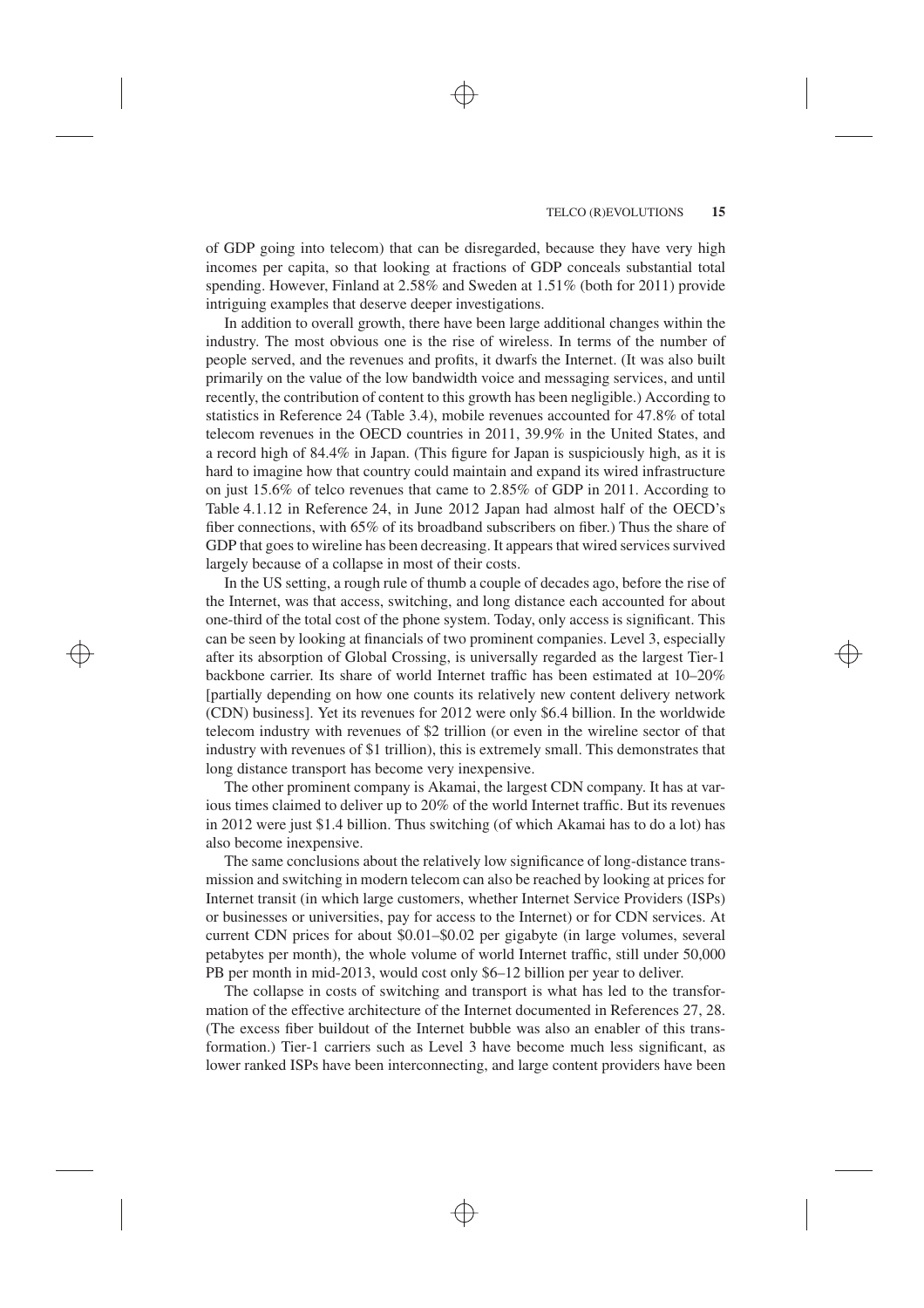building out their own long-distance networks that allow them to reach the ISPs at the edges.

Various other changes have taken place, often ones that appear not to have been documented. For example, at least in the United States, businesses used to provide a disproportionate fraction of telecom revenues through a conscious and government-sanctioned price discrimination policy. That price discrimination has disappeared, or even reversed, as enterprises are able to obtain advantageous deals in many cases.

Several conclusions appear inescapable when one considers the figures cited earlier. One is that with practically all costs coming from the access piece, that is, (for wired services) installing and maintaining the wire to the end user, the marginal costs of carrying extra traffic are close to negligible. Hence, charging according to volume of traffic cannot easily be justified on the basis of costs.

An even more fundamental implication of the new cost structure is for network engineering and management. An important goal of much of telecom research has been to devise ways to increase the engineering efficiency of the system. We now have practical applications where this was achieved [29, 30]. However, there the high utilization occurred in controlled environments, with high volumes of predictable traffic, and with highly trained professional managing the network. (Something similar has happened to the backbone of the public Internet. The low utilizations that prevailed in the late 1990s, cf. [21], have been increased in many, perhaps most, networks, although there are no publicly available statistics on the subject. This was a result of more attention paid to traffic engineering, as well as slower rates of traffic growth, and slower progress in available transmission technologies.) However, on a global scale, and from the perspective of the welfare of the entire system, any efficiency gains at the core have to be balanced against the costs at the edges. Given the imbalance we have, with edge costs dwarfing those at the core, it makes sense to overprovision the core to an absurd degree in order to keep things simple (and thus inexpensive) for the users at the edges. But of course optimizations are done locally, not globally, so the temptation is always to introduce something more clever that ends up hurting the system.

The final point is that the collapse of costs means that even with a diminished flow of funding for the wireline sector, it is possible to build high capacity networks. The big question is whether one can induce incumbent service providers to do so.

## **1.8 CAPITAL INTENSITY**

The telecom industry frequently boasts of its high capital investments. It is also widely accepted that this industry is characterized by very high fixed capital commitments. But neither of these notions is true. For examples of truly capital intensive businesses, one needs to look at industries such as electric power, railroads, or highways.

In the OECD countries, telecom investment as fraction of revenues was 13.9% in 2011 (Table 3.8 in Reference 24). US wireless service providers have also been investing about 15% of their revenues in recent years, as is shown by Table 1.3. This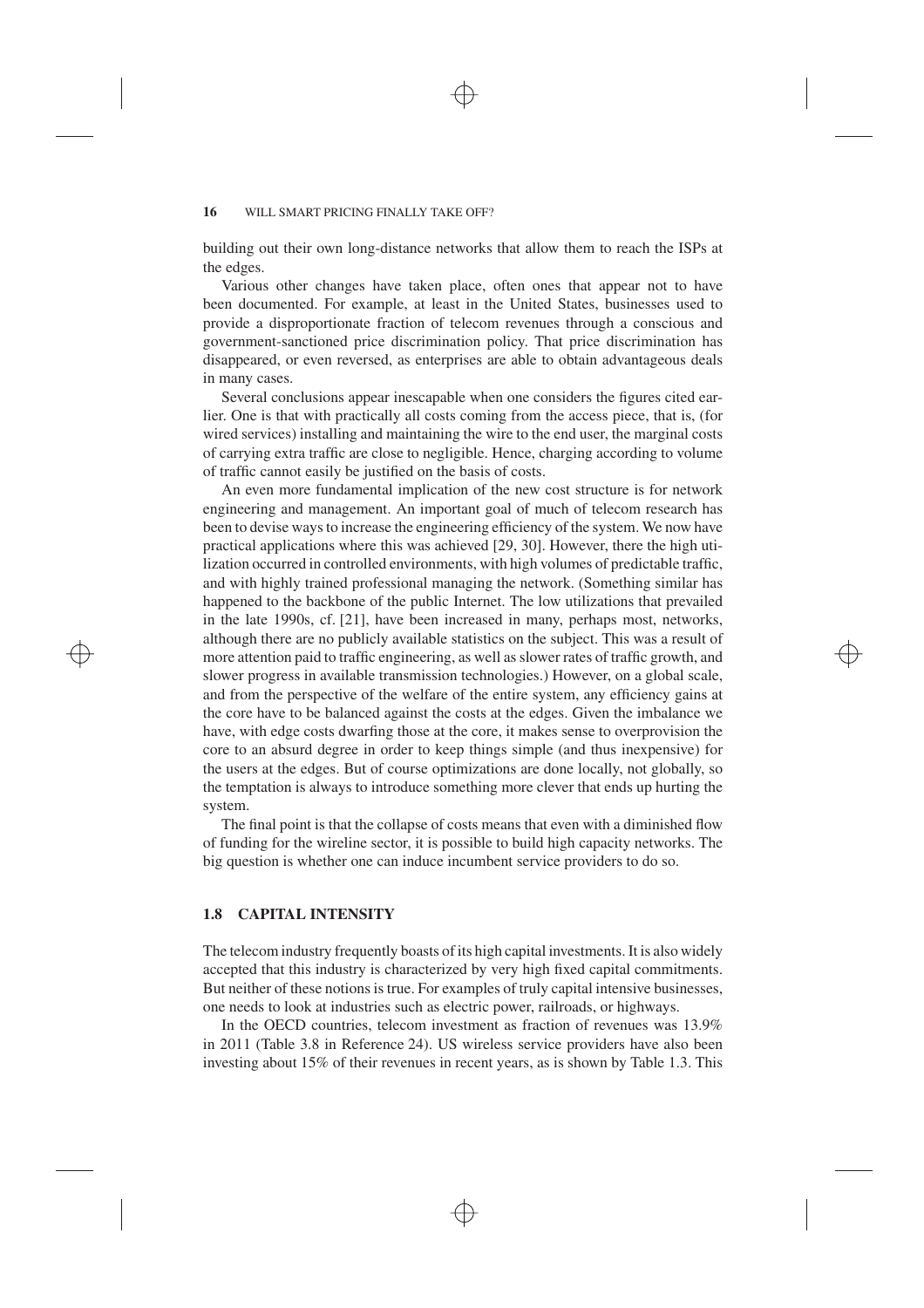has been typical also for the wireline telephone industry for the past half a century at least, with the exception of the Internet bubble years. Then investment spiked up to 27.2% of revenues for OECD as a whole. Similarly, the US cellular industry invested close to 30% of its revenues in the early 2000s, during its rapid growth phase. But now it is down to the traditional telco level of about 15%. That is not very high by the standards of industries that are really capital intensive.

A 2006 estimate of what is needed to maintain US highways (not just the interstate system, but all major highways, but excluding local streets) at about their then level of service called for spending \$223.4 billion in 2013 (Table 2.1 of Reference 31). Of this amount, \$125.1 billion was to be for capital expenditures (with 40% of that for additional capacity) and \$98.4 billion for operations and maintenance (ordinary repairs, snow removal, etc.). Actual expenditures have fallen short of these desiderata, but the main point is that transportation experts estimated that a healthy state of their industry required devoting 56% of the total annual expenditures to capital investments.

A good way to compare capital intensity of different industries is to look at replacement costs as compared to annual revenues. In 1913, US railroads had book value of \$16.6 billion and annual revenues of \$3.2 billion (in current dollars) [32]. Thus it would have taken 5 years of revenue to pay for the investment that went into creating that network. This comparison has to be treated with caution, in that the book value had a lot of what was then called *water* in it, and so was overstated. On the other hand, book value was also understated, in that it was based on historical costs, and a brand new replacement of various lines, with the need to tear down buildings in cities that had become densely populated in the meantime, would have cost far more.

US electric power industry had revenues of \$364 billion in 2012, as was mentioned before, and of this something close to a third was accounted for by fossil fuel purchases. Hence, a fairer comparison to telecom, where most of the "fuel" that provides value is generated by users, is closer to \$250 billion, or half of telecom revenues. Yet the book value of the US electric power industry is around \$1 trillion. Replacement cost is likely to be far higher, as the NIMBY ("not in my backyard") opposition, environmental concerns and the like have driven costs of construction very high. A typical example is presented by nuclear power plants. Until recently, the United States had 104 operational nuclear reactors that provided about 20% of the nation's electricity. While there have been promises of novel designs for nuclear reactors that would be both safe and inexpensive to build, so far none have shown to satisfy both criteria, and current estimates of building new ones are on the order of \$5–10 billion each. Hence, just replacing existing US reactors would cost \$500–1000 billion.

Compared to roads, railroads, or the electric power industry, telecom is not very capital intensive. Just 1 year of the OECD estimate of \$526 billion telecom revenue for the United States would suffice to provide a brand new infrastructure, with fiber to almost every house or business. For example, financial analysts estimate that wiring up from scratch every home in Kansas City with fiber would cost about \$1200 per household [33]. At that rate, every one of the roughly 140 million households and business establishments could be covered for just \$170 billion. Of course, not every place is as easy to operate as Kansas City, but if we exclude some small proportion of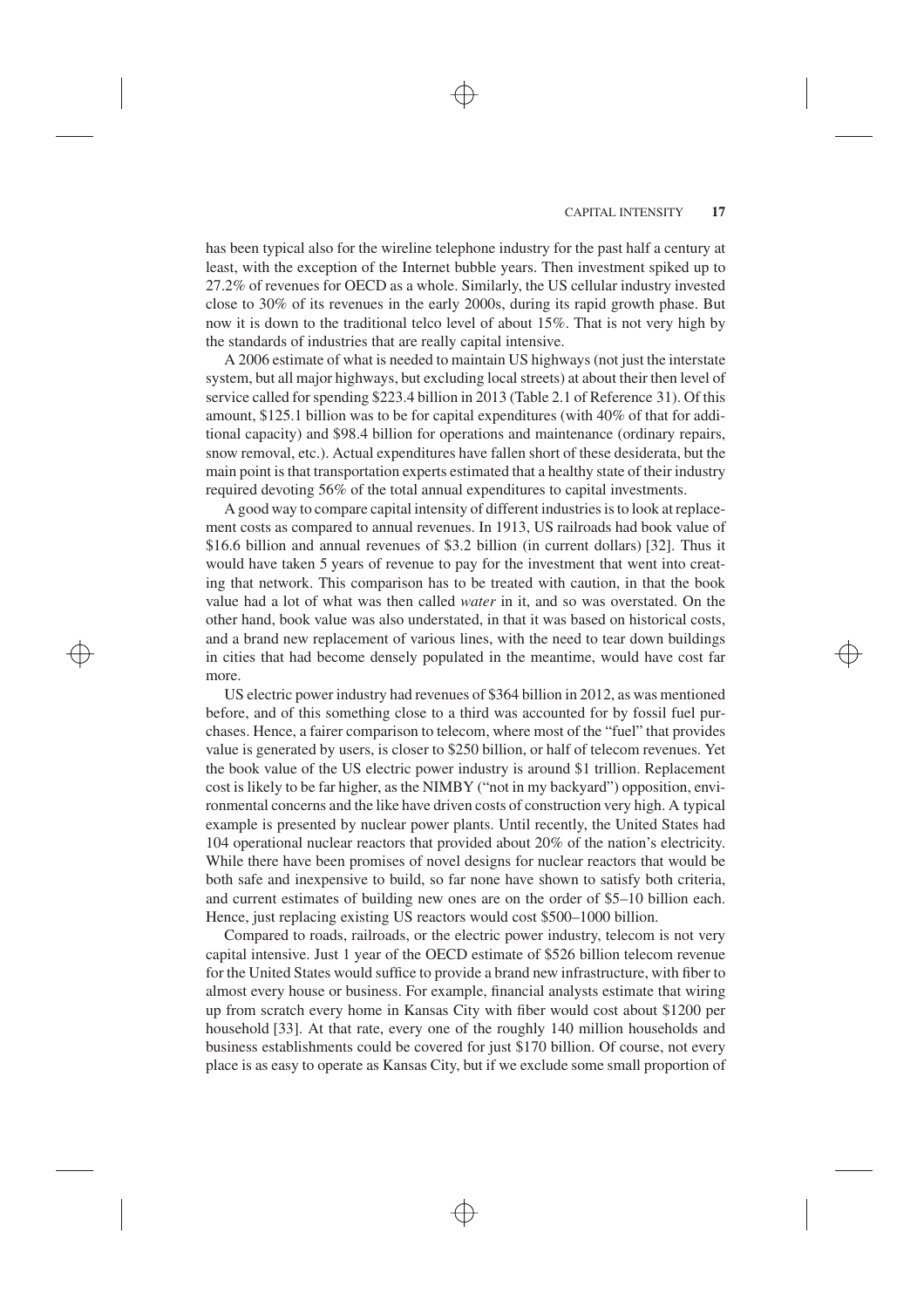the nation (and the debates are whether this is 3%, 5%, or 10%), we could accomplish a complete rewiring for under \$200 billion.

In wireless, industry statistics show that cumulative capital investment, from the start of service three decades ago, came to \$365 billion by the end of 2012 [23]. Much of that investment has of course been written off, as old equipment gets replaced. So to replace everything (and it is far easier to replace telecom installations, even cell towers, than it is to replace electric power plants) would probably not cost more than half of the cumulative total, or about \$180 billion. But just to be safe, let us assume it would take \$240 billion.

When we add this up, we find that a modern telecom infrastructure for the United State, with fiber to almost every premise, would not cost more than \$450 billion, which is well under 1 year's annual revenue. But there is no sign of willingness from the industry to spend that kind of money, even though Verizon is willing to pay \$130 billion to buy out Vodafone's share of Verizon Wireless.

Hence, we can indeed conclude that modern telecom is less about high capital investments and far more a game of territorial control, strategic alliances, services, and marketing.

# **1.9 MYSTERIES OF INVESTMENT, COSTS, PROFITS, AND PRICES**

The relatively low capital intensity of telecommunications has to be placed in a proper context. Industrialized countries in general have been reducing their capital investments. For example, in 2012, US investment came to only 16.2% of GDP, as compared to about 20% for most of the 1980s and 1990s [34]. Some sources put US fixed capital formation rate even lower. For example, the World Bank reports US investments at 20% of GDP as recently as 2006 but down to 14% in 2010 and 15% in 2011 [35]. (In contrast, China's capital investments came to 46.1% of GDP in 2012 [34].)

The low capital investments in the rich economies is one of the major modern puzzles. Another one is the very high level of profits at the same time when interest rates are very low. (This phenomenon, as well as the historically abnormally high fraction of profits going to the finance sector, predates the crash of 2008 and the resulting action by monetary authorities to drive down interest rates.) Why do not entrepreneurs take advantage of those record low bond rates and compete away those abnormally high profits? (An interesting perspective is that in the nineteenth century, it was taken for granted that, just as basic economic logic would predict, low interest rates go together with low corporate profits. It is only in modern times that the mantra of low interest rates boosting profits has become dominant.) That would reduce the high unemployment and increase growth rates. Yet, that is not happening, showing that the normal dynamics of capitalism are not operating the way theory and historical norms predict.

One worry is that a substantial part of the apparently high profits is an accounting mirage. After all, if profits can be moved around the world to escape all taxmen, so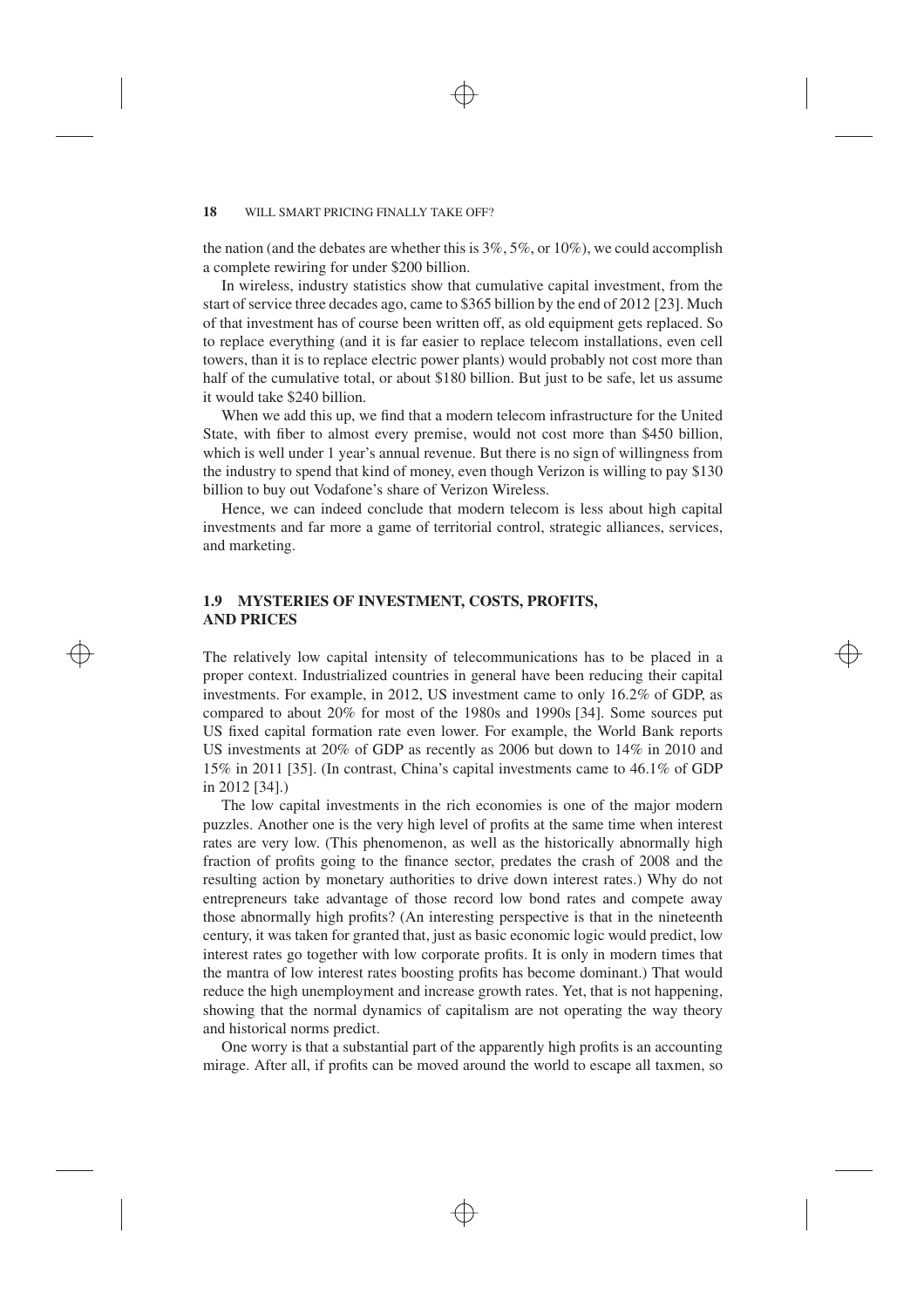that even Starbucks in the United Kingdom shows up as not making any profits, while the parent company is thriving, how far can one trust any of these figures? But even if this is a factor, other statistics, such as the record lows of GDP going for wages, still present a conundrum.

An illustration of the these modern financial puzzles is provided by the valuation of Verizon Wireless. At the price of \$130 billion for the 45% share owned by Vodafone, the entire business is valued at almost \$300 billion. Yet, based on the capital investment figures for the US wireless industry cited in Section 1.8, the assets of this service provider could be replaced for something like \$80 billion, a quarter of the market value. Traditionally, the Tobin Q (the ratio of market value to replacement cost) has been around 1 for most industries, and recently has been around 2. For wireless to be at twice, even the elevated level found elsewhere is remarkable. It likely reflects the inertia of the system. The limited radio spectrum, multi-year contracts, and the like keep this sector locked up.

Yet another puzzle is the claim that building out fiber networks to the home is impossibly expensive. Yet, at the cost of \$1500 per household (in excess of the \$1200 estimate of Reference 33 for the Google project in Kansas City, were it to reach every household), and at a cost of a capital of 8% (which we are told is an impossible target for state and municipal pension funds to reach), this would cost only \$10 per house per month. The problem is that managers and their shareholders expect much higher rates of return than 8% per year. One of the paradoxes is that the same observers who claim that pension funds cannot hope to earn 8% annually are also predicting continuation of much higher corporate profit rates.

Associated with the puzzle of high profits and low interest rates is the decreased relation of visible costs relevant to the ostensible provision of goods and services to the prices and profits we see in the marketplace. Thus, for example, a recent investigation by a US Senate committee found that among 30 for-profit colleges, "an average of 22.4 percent of revenue went to marketing and recruiting, 19.4 percent to profits and 17.7 percent to instruction" [36]. The American for-profit higher education industry might be thought of as an outlier, in that its real business could be regarded as more to find naive and educationally unqualified people who will sign up for student loans and less to provide real education and training. However, it is not all that unusual (and it is not certain just how high the instructional spending is in the nonprofit educational sector). Consider the pharmaceutical sector. The high cost of research and development (R&D) there is supposed to be driving the economics of this industry. Yet, the statistics for the 19 largest pharmaceutical and biotech companies in the world showed that of their health care revenues of \$498 billion, \$71 billion went for R&D, \$110 billion for profits (a mixture of figures for 2006 and 2008 from Reference 37), and the bulk for various other expenses.

Similarly, surprising statistics occur in telecom. A recent financial analyst report estimated that for Sprint and T-Mobile, the costs of running the network in 2012 came to 31.1% and 26.7%, respectively, while the costs of acquiring new customers (just selling and marketing expenses, and handset subsidies, but excluding overhead expenses, and resources devoted to retaining current customers) were 26.6% and 22.1%, respectively [38].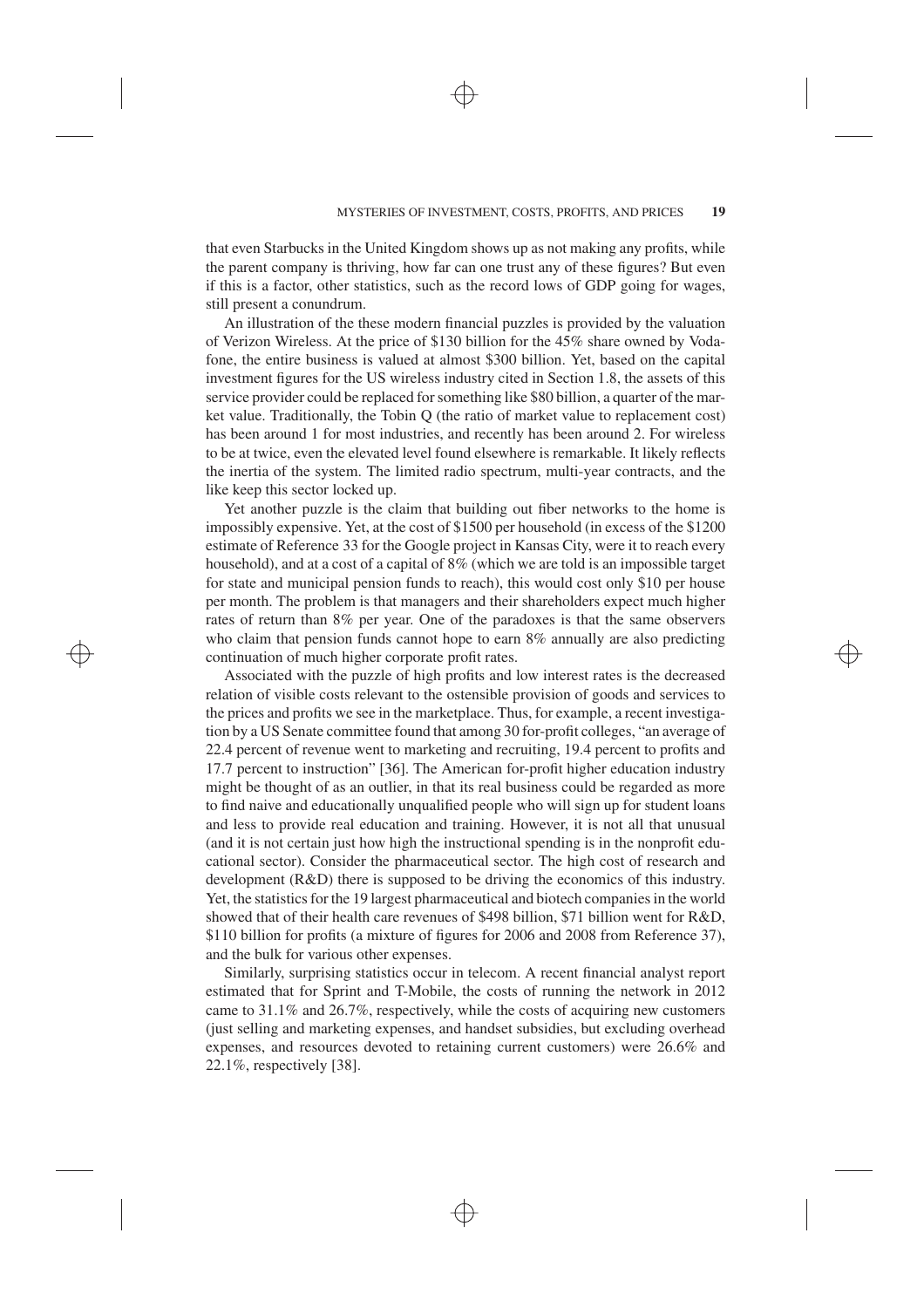Statistics such as those mentioned above demonstrate that the focus in our modern world is on seizing strategic bottlenecks in the economy and squeezing high profits out of them with as little investment as possible. Apple is an example of having achieved outstanding success at this (and so is Google). Apple's own R&D expenditures are extraordinarily low for what is a shining light for technical innovation (much less than half of Nokia's R&D spending in 2010, e.g., cf. [39]). Most of the R&D that makes Apple products attractive is performed by suppliers who have to accept very modest profits. More than that, the key advantage that Apple now has is the plethora of apps for its devices, which have been built largely by independent suppliers. These app developers received \$6.5 billion over 4 years [40], but there are about 300,000 of these developers, so the average payout has been very modest. On the other hand, Apple has been earning more than twice in profits each quarter as much as all the app developers earned in revenue in 4 years (\$13.1 billion in the fourth quarter of 2012).

It is noteworthy that initially Apple had a closed app system, and it achieved success by opening it up to outside developers, but keeping tight control.

The conclusion of this discussion is that modern economy is full of paradoxes and does not fit the traditional model of how capitalism is supposed to function. But in any event, it appears that service providers are reluctant to invest much but are anxious to obtain high profits. Thus the drive for "smart pricing" is natural. On the other hand, the low marginal costs of handling actual traffic means that there is a lot of flexibility in pricing. Hence, user preferences can play a substantial role, no matter what management's favorite models tell them to do.

# **1.10 A HISTORICAL VIGNETTE: BRIDGER MITCHELL AND FLAT RATES**

In evaluating prospects for various pricing plans, it is useful to take a historical view, especially because this is almost never done. For instance, modern arguments in favor of "smart pricing" for data networks are nowhere near as strong as those present a century ago for the voice telephone network. In those days, the industry faced high marginal costs (primarily those of the human operators involved in setting up calls), so the case for charging for calls was overwhelming in the standard model the industry used. Arguments can be made that moving to usage-based pricing was instrumental in promoting the spread of telephony in large cities, cf. [41]. However, what is most remarkable is that flat rates persisted in most of the United States. It does not appear that the industry ever tried to understand how it happened, or how they were prospering with the supposedly irrational and ruinous flat pricing model.

An excellent example of the strength of the "smart pricing" dogma is offered by an article by Bridger Mitchell from 1978 on charging for local voice calls [42]. It was based on an earlier and more extensive Rand report issued 2 years earlier, which acknowledged extensive comments and suggestions from numerous other researchers in the field, and was published in one of the most prestigious journals in economics. Hence, it can be taken as representing the consensus of the established telecom economics community of that time.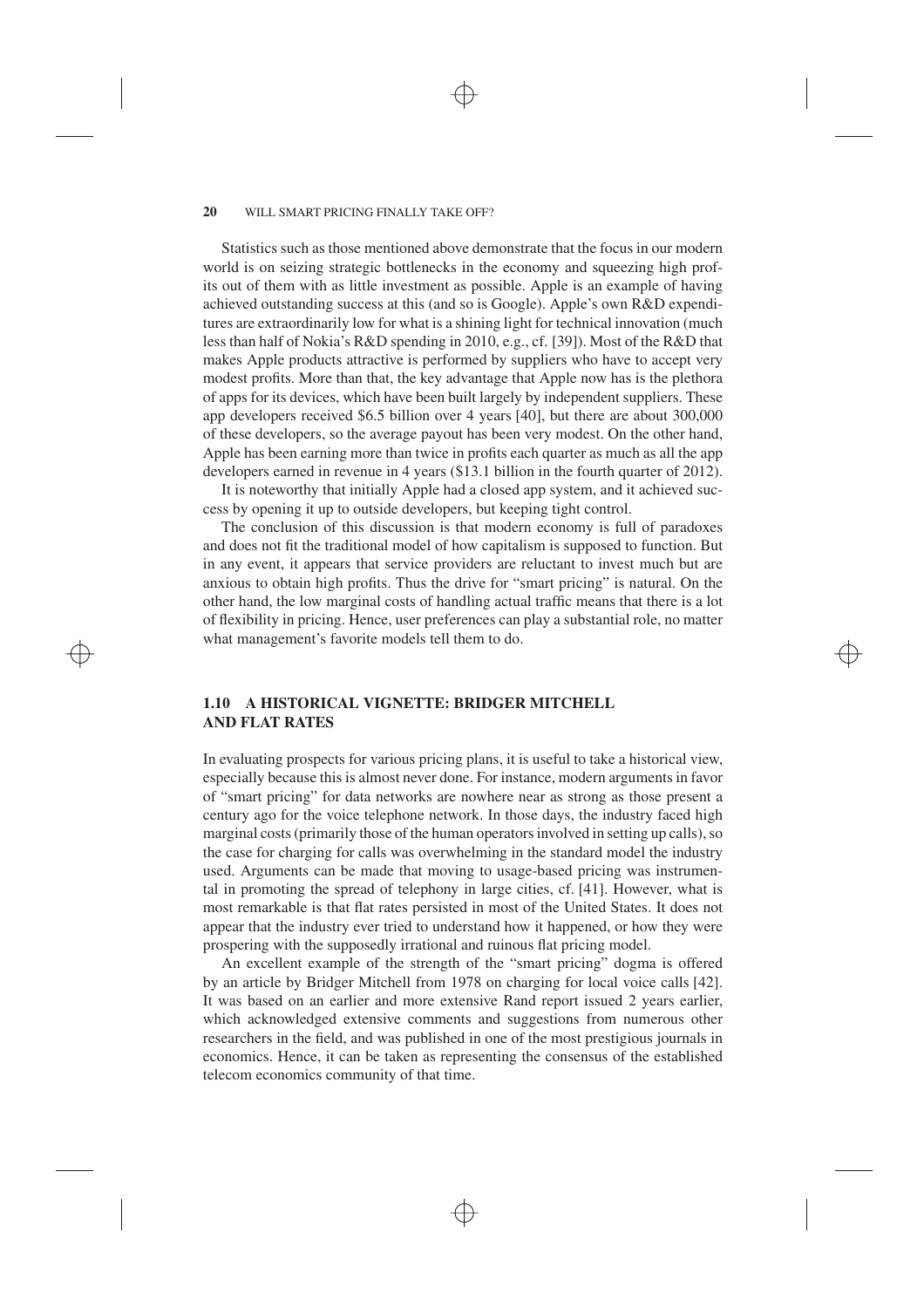#### A HISTORICAL VIGNETTE: BRIDGER MITCHELL AND FLAT RATES **21**

Unlike most papers and books in this area, Mitchell did not use derogatory terms for flat rates. However, a deep-seated bias against them pervades the paper. There is also a very obvious ignorance of their effects. Aside from the savings on the costs of the measurement and billing system, there is no hint that flat rates are advantageous for anyone, and it is hard not to draw impression from the paper that they are just a cancerous sore on the body politic and ought to be eliminated as soon as possible.

While Mitchell did mention that "most telephone subscribers prefer flat rates," that is as far as he went. Nowhere did he mention the experiments that showed that vast majorities of people who participated in the AT&T experiments (and later in experiments at GTE) and were offered a choice continued with flat rates, even though it cost them more than switching to what Mitchell referred to as *usage-sensitive pricing* (USP) (also in the literature of the period often called *local measured service* (LMS)). Nor did he mention the analyses of the reasons for the preference. To what extent he had access to such studies is not clear. Some of the people he thanks for "comments and suggestions" were involved in the AT&T studies, but actual publication did not come until after the Mitchell paper appeared (such as References 43–45). However, there was plenty of older historical evidence on telecom pricing and that is also not mentioned.

The Mitchell paper started off with

Although payment for nearly all other goods and services, including toll (long distance) telephone calls, increases with greater consumption, nearly 90 percent of the residential telephone subscribers and more than half the business subscribers in the United States now pay a flat monthly rate for local calls ...

Recently, however, the telephone companies and regulatory commissions have been moving cautiously towards imposing usage charges for local telephone calls ...

This was then followed by a long recitation, taking up the rest of the first page, of various reasons USP was supposedly advancing or about to advance in the United States. (With the benefit of hindsight, we can tell those reasons were not strong enough. The trend went the other way, with even long-distance voice telephony moving toward flat rates.)

What was the basic justification for the move to USP? "[T]he costs of local service [had] moved upward since the late 1960's at a rate not far below the general price index." (All quotes in this section not attributed to any other source are from the Mitchell paper.) So there was not a crisis caused by surging usage, just the general pressure to avoid raising rates in a high inflation environment that led to the Nixon wage-price freeze, which was followed by even more dramatic price escalation. On the other hand, "technological advances [had] benefited long distance far more than local telephone calling." And what were the advances that Mitchell cited? "Development in microwave communications, coaxial cable, satellites, and waveguides." Certainly, all these contributed to lowering costs of providing phone service. What is interesting is Mitchell listed only advances in transmission and said nothing at all about switching. Electronic switching systems were advancing rapidly by the mid-1970s. The Bell System introduced the 1ESS switch a decade earlier, for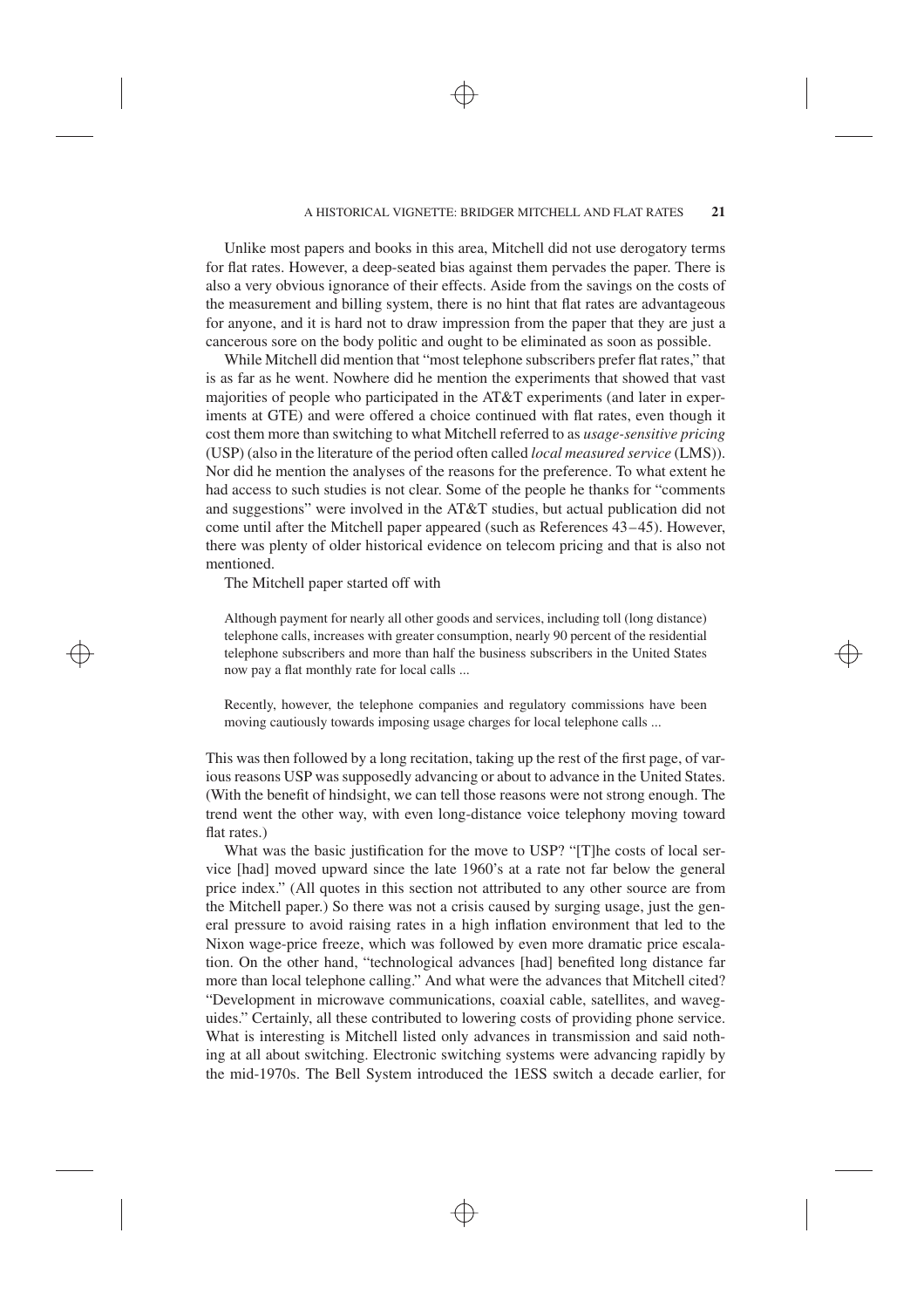example. With the ongoing and widely recognized advances in computing technologies, it should have been obvious that switching costs would decline dramatically (even if they had not at that point) and that this would apply to local as well as long-distance telephony. Mitchell was not unaware of electronic switching; as in discussing the costs of metering local calls, he did mention that such costs were much lower in local offices with electronic exchanges than in those with electromechanical ones, which made USP more attractive. But he completely ignored the effect of the new technologies on the basic costs of switching and thus of providing voice services.

The one cost element that was clearly not going to decline to any appreciable extent was local transmission, which meant primarily maintenance of the copper wire from the local central office to the customer. This was the 1970s, long before the era of the Internet or the various online computer services, and before PCs started penetrating households in any numbers. Hence, only voice services were of interest to regulators, legislators, and the public. So the link to the home was expected to continue as a copper wire. And the costs of installing and maintaining that copper were almost completely independent of usage. Hence, all the discussion about advantages of USP in Mitchell's paper ignored the vital point that the one component of costs of service that could not be appreciably reduced would not be affected by switching to USP.

Mitchell noted that "[a] welfare analysis of two-part tariffs requires knowledge of demand at different prices." However, "no data are available as yet on calling rates under usage-sensitive pricing," so he proceeded to make a variety of assumptions (which he admitted were simplified). Some of the questionable features of those assumptions are noted in the following text. However, this is not a careful review of his paper, so not everything is examined. The point is just to point out some of the more strikingly peculiar features of his work.

Mitchell decided to "[ignore] ... the dynamic effects of the number of subscribers in the telephone network on the value of service to any one subscriber." Today, it appears to be widely understood that the number of users is extremely important in determining value, especially for new products and services. This is shown, for example, by the frequent invocations of Metcalfe's Law, which does convey the message about the value of connectivity, even though there are serious arguments that its quantitative form i s incorrect [46]. Interestingly enough, the first modern studies of network effects were carried out inside the phone industry by Jeff Rohlfs [47] some years before Metcalfe formulated his "Law" and before Mitchell wrote his paper. Still, as Mitchell explained, ignoring this effect was not unreasonable for voice telephony in the United States in the 1970s, where this service had achieved an almost complete penetration. He did cite some published papers that had considered the influence of this effect on the early development of the telephone system.

What Mitchell did not say, but was implicit in his analysis, is that he was also ignoring the intensity of usage as a determinant of value. This is now widely recognized as important. Financial analysts, investors, and the press cite figures from social networks, say, or from more neutral outside monitoring organizations such as comScore about the average length of time that users spend on those networks. The big change in this perception, that is, heavy usage increases value, took place in the early days of the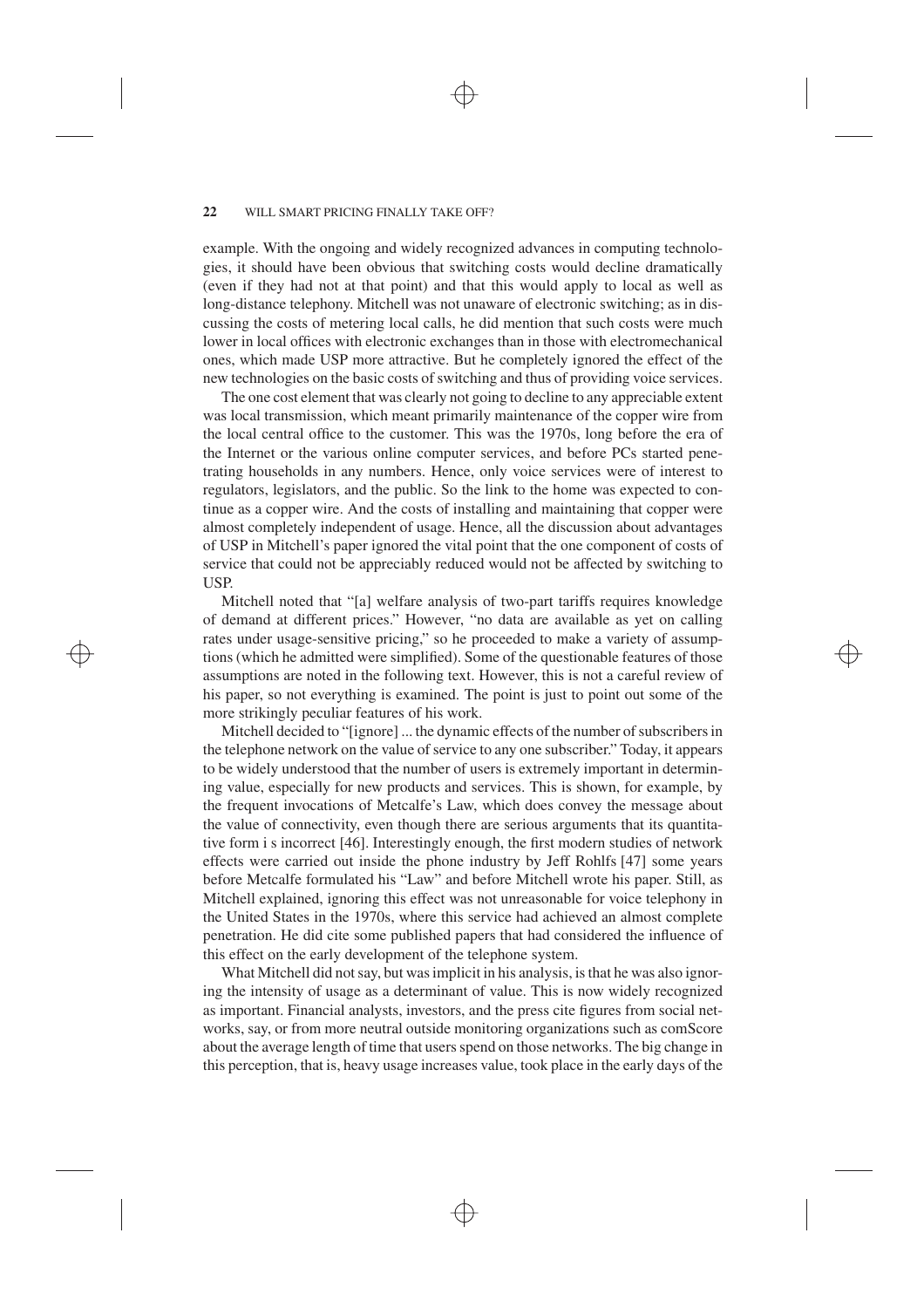Internet bubble, when AOL, then the dominant online service provider, switched from metered rates to flat ones [5]. Management resisted the move and was only induced to make it by competition, as it feared (correctly) that the time spent online would jump. But once they moved to the new environment (assisted by improvements in technology, as well as presence of competitive local service providers who were able to lease modems for the AOL dial service at more affordable rates than the ILECs had charged), they came to appreciate the value of intensity of usage and proudly hailed measures showing it was increasing. But that was two decades later, so one cannot fault Mitchell too much for ignoring it, as there were not many examples of this effect playing a major role in telephony in his time. On the other hand, there was extensive historical evidence of such effects, going back to the early days of postal services. An interested researcher could easily have discovered this.

Overall, Mitchell's models are simplistic, but that is of necessity true of all economic models. Still, even given the low level of complexity that Mitchell limited himself to, there are many questionable aspects of his work. For example, there is little analysis of the sensitivity of the results to basic assumptions. (This can be excused to some extent, of course, because this was before the era of widespread of desktop PCs and spreadsheets, so such calculations were not as easy to perform then as they are today.) In particular, Mitchell did not exhibit any combination of basic parameters for his model under which flat rates are optimal. Yet such must exist. The logic of bundling (clearly understood to merchants since time immemorial and explicated in the economics literature in the 1960s and visible in Figure 1 of Mitchell's paper) argues that for some parameters, flat rates provide higher profits for service providers.

The strangest omission on Mitchell's part was of the basic comparison of US and foreign volumes of usage. He allowed that one should do some real studies of the effects of USP. He also wrote that "new insights for US practice could be gained from a comparative analysis of the telephone pricing and demand experience of foreign utilities that have long operated with various forms of measured service." (Note that what he regarded as potentially valuable were just the lessons about applying USP, an indication of the deep bias against flat rates.) And earlier he cited briefly some Norwegian experiences with peak-load pricing. But nowhere did he even hint at the most salient difference between the United States and the rest of the world in the 1970s, namely, that daily usage of a phone line was about three times higher in the United States than in the rest of the world (see Reference 5 for data and references). This dramatic difference (especially when combined with a look at revenues of telcos in different countries) casts doubts on various Mitchell's estimates of marginal costs, as well as his assumptions about marginal utilities and the effects that USP might have on usage.

Another major issue, although one probably inevitable given the kinds of economic models that Mitchell relied on, was the static nature of his analysis. Consumers were supposed to have certain willingness to spend, and once prices were changed, they would adjust quickly and settle into a new equilibrium usage pattern. Yet, what we observe in practice is that changes in pricing lead not only to an instantaneous response but also to changes in long-term growth rates. This occurred when AOL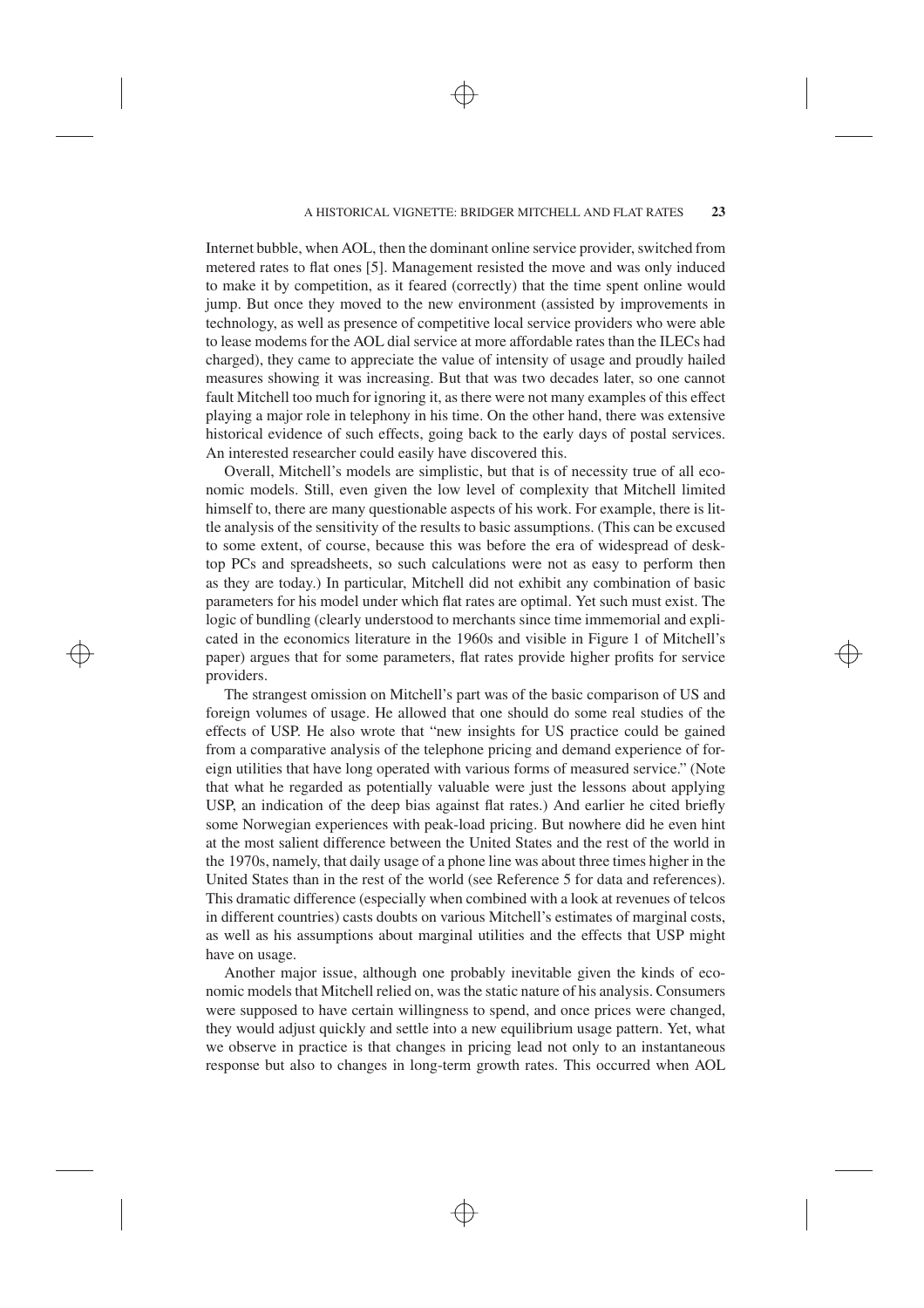introduced flat rates in 1996. There was a quick jump, followed by vigorous growth, as opposed to the static level of usage under metered rates. Earlier, the same phenomenon took place with the introduction of the Penny Post in Britain in 1840, as well as with the drastic lowering of taxes on newspapers in 1836 [9].

To be fair to the many researchers in the telecommunications economics community, it should be said that there were some papers that did consider some of the long-range effects. Particularly noteworthy was the work of Jeff Rohlfs [47] on network effects. Also, about the time that the Mitchell's paper [42] appeared, results from the AT&T and GTE experiments with metered local rates were becoming available, and so the awareness of the limitations of the consensus view was becoming wider. But this consensus view continued, and continues, to dominate.

## **1.11 ANOTHER HISTORICAL VIGNETTE: FLAT RATES FOR DATA**

Another interesting historical vignette is the advocacy of flat rates for data services by Loretta Anania and Richard Jay Solomon. They were among the early pioneers researching the pricing of broadband services, in the days of Integrated Services Digital Network (ISDN) and asynchronous transfer mode (ATM) [48–50]. They also appear to have been unique in that community in arguing for flat rates. Furthermore, they had very good arguments, based on excellent insights into data networks, in particular about the lack of direct relation between volume and value of data transfers.

There are at least two interesting aspects to the work of Anania and Solomon. One is the very limited impact it has had, as measured in citations. This appears to reflect the strong bias in favor of "smart pricing." The other interesting aspect of Anania's and Solomon's work is the limited range of arguments they presented, which reflects the lack of studies on flat rates. Their early arguments for flat rates were basically limited to pointing out that users would have large opportunities to bypass service provider controls [49]:

… dynamic allocation of network resources will become increasingly difficult for the carrier (or regulator) to track. So, with integrated digital networks, the flat-rate, or pay-in-advance subscription solution, may be the best method of pricing.

Later, they began to mention user preferences, but without much emphasis or detail [50]. This can again be taken as an indication of how little attention has been paid historically to flat rates. This tradition continues. One can cite a variety of recent papers, such as References 51, and 52, that fail to address many of the key advantages of flat rates.

Given all these precedents, it appears inevitable that the industry, and the networking research community, will continue to press for "smart pricing." As will be explained later, there are reasons to doubt whether they will be very successful. However, to the extent they are, it appears they are neglecting some important aspect of implementing "smart pricing."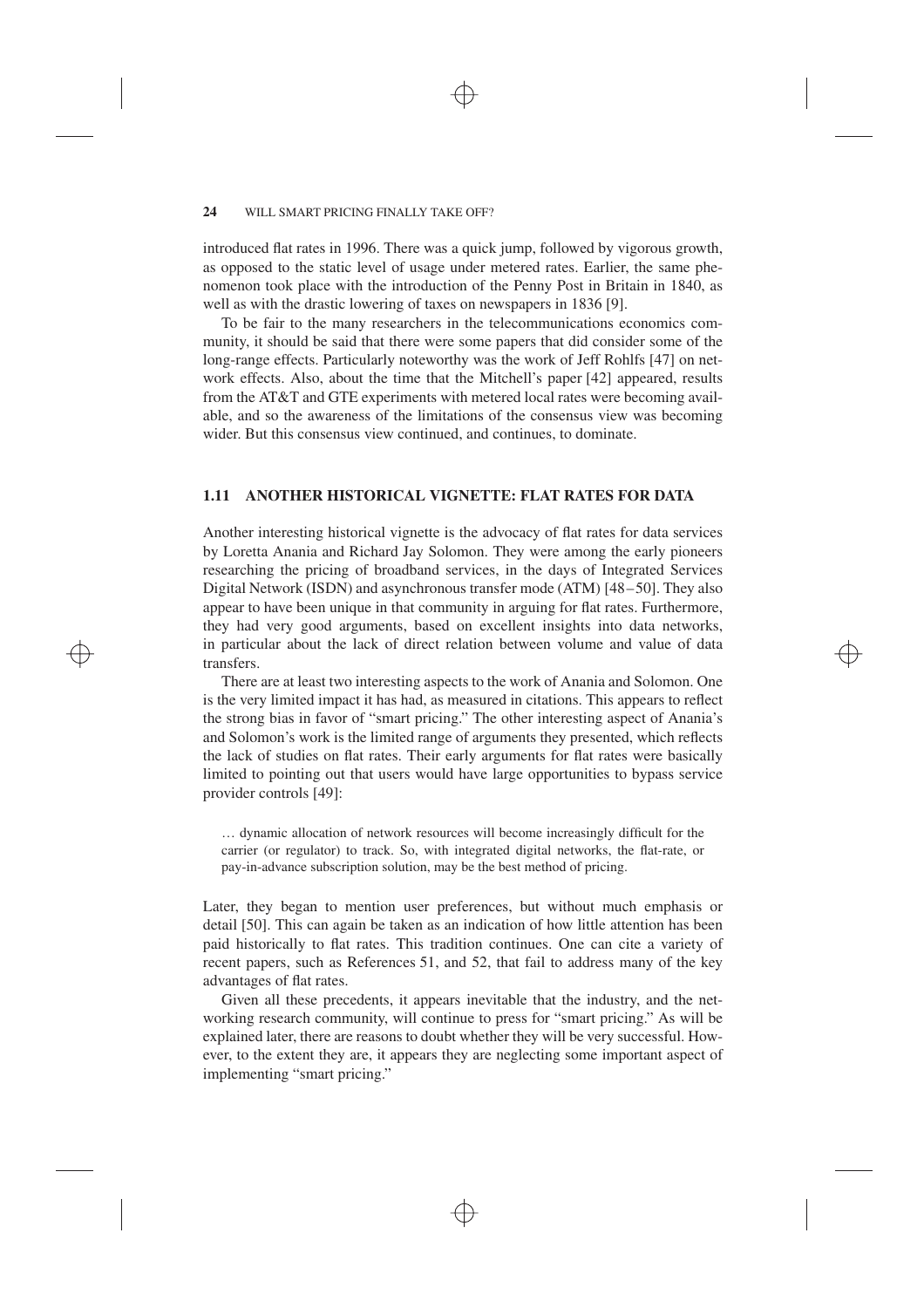# **1.12 DIRECTIONS FOR SMART PRICING RESEARCH AND DEPLOYMENT**

Current research directions on smart pricing are probably not optimal for influencing applications. Most of the work appears to be inspired by the desire to control congestion and to maximize the engineering efficiency of networks. However, engineering efficiency has seldom been the main driving force behind telecom pricing in the past, and it is not now either. Far more important has been the incentive to maximize revenues through price discrimination. While the basic incentives and practices of price discrimination are ancient, they were first explicated by the French "econoengineers" of the middle of the nineteenth century [53]. Their work was motivated by the desire to understand business policies of the most revolutionary industry of that era, namely, railroads. There is a memorable and oft-quoted 1849 passage by Jules Dupuit [54] on this subject

It is not because of the few thousand francs which would have to be spent to put a roof over the third-class carriages or to upholster the third-class seats that some company or other has open carriages with wooden benches. ... What the company is trying to do is to prevent the passengers who can pay the second-class fare from traveling third class; it hits the poor, not because it wants to hurt them, but to frighten the rich. ... And it is again for the same reason that the companies, having proved almost cruel to the third-class passengers and mean to the second-class ones, become lavish in dealing with first-class passengers. Having refused the poor what is necessary, they give the rich what is superfluous.

This description is not an exaggeration. In fact, many railroads did not have any seats in third-class carriages. Some refused to run any third-class carriages, and among those that did, such carriages went by special trains that were slow and ran at inconvenient times. Thus not only was "versioning" common, so was a form of what is now called *damaged goods* practice, where extra costs were incurred in order to offer an inferior service at a lower price. A contemporary account claimed that "the humbler order of passengers will not easily forget that a [railway] director once proposed to hire a number of chimney-sweeps to render—what, with the best company, are nothing better than locomotive hutches—perfectly untenable" [55]. (It should be said that no evidence has been found that chimney sweeps were actually hired to make third-class travel less attractive. This was just a suggestion, but a very revealing one that explains the motivations driving many policy decisions.)

The incentives that drove railroad managers to versioning and damaged goods have also been present in telecommunications. One of the fundamental obstructions to the introduction of fundamentally new networking technologies, or sophisticated pricing for the current ones, is that, in a slight paraphrase of Scott Bradner's memorably pithy quote [56],

*The Internet is not reliably bad enough to drive the creation of a new network.*

But that could be changed through "damaged goods" practices. "Bufferbloat," which is now an accidental impairment on many networks, could be introduced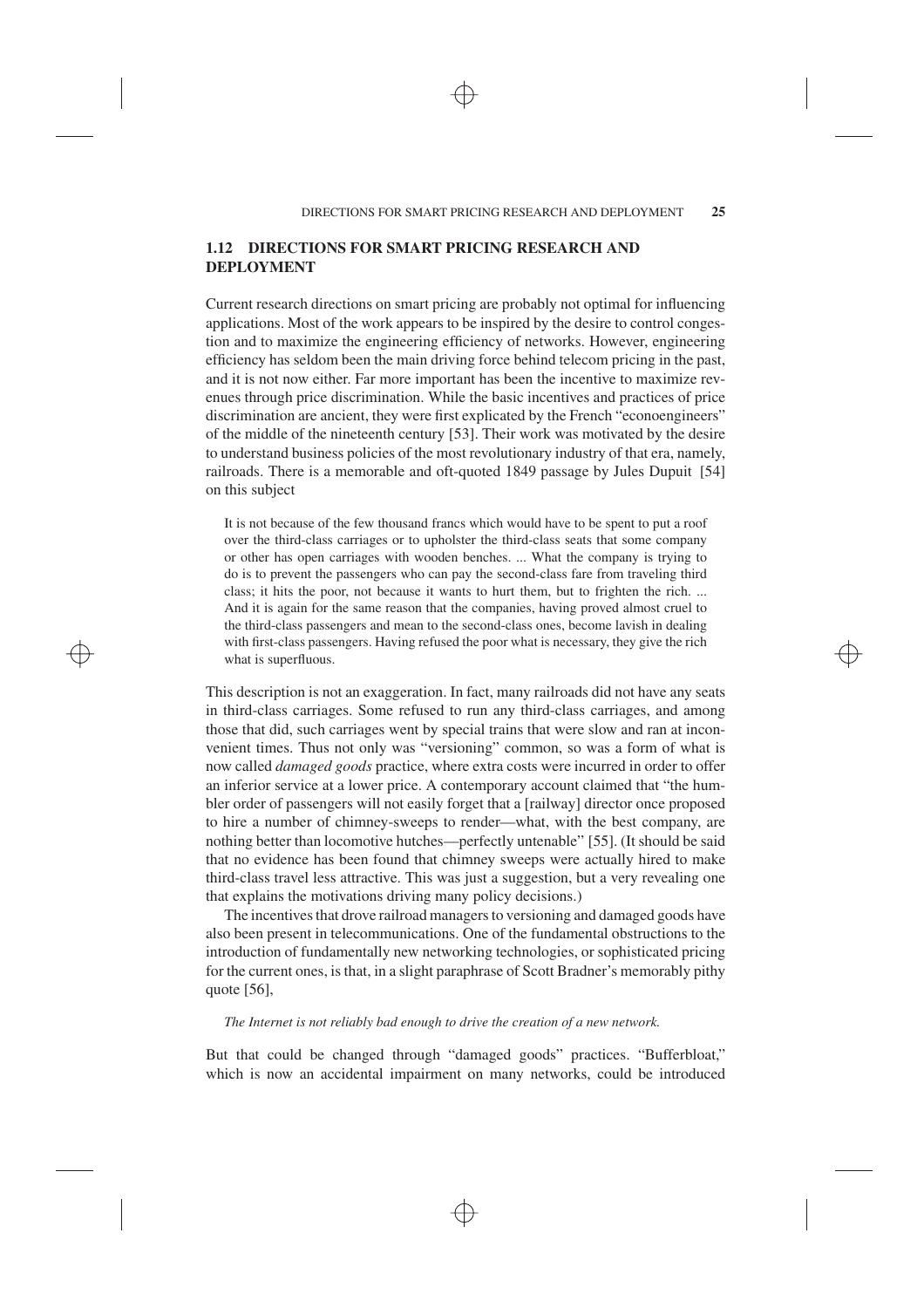systematically. Various types of noise or artificial packet drops (coupled with Deep Packet Inspection and statistical profiling, as is already done in various traffic-shaping practices) could be introduced much more widely. For example, because the most valuable types of communication tend to use little bandwidth (as will be discussed in more depth later), and voice is very latency sensitive, artificial increases in latency could decrease the quality of Voice over Internet Protocol (VoIP) services. If smart pricing is to spread, there should be far more research on such approaches and they should be part of the standard networking courses.

There is also too little research on bamboozling customers. The financial analyst Craig Moffett and his colleagues noted that "[f]or years, the telecom industry has thrived on obfuscation" [57]. Even earlier, back in 1998, Scott Adams in one of his Dilbert books talked of phone companies that "form confusopolies to make it impossible for the average individual to determine who has the lowest price," [58, p. 161]. Furthermore, there is now solid quantitative research that demonstrates the effectiveness of confusing users with complex pricing plans [59]. Hence, this feature of complicated pricing deserves more attention both in research programs and in the education of students for the workplace.

## **1.13 GROWTH IN DEMAND**

To evaluate prospects of various pricing schemes, we have to consider the balance of demand and supply of data transport.

Wireline traffic growth has been decelerating over the past few years and is now taking more than 2 years to double. This is shown by the mostly widely cited project to estimate and predict traffic growth, Cisco's Visual Networking Index (VNI) [60]. The May 2013 VNI report projects that the traffic on the wired Internet will grow only 25% from 2012 to 2013 and will have a compound growth rate of 21% from 2012 to 2017. The sources for the VNI studies are confidential, though, and there are some estimates of growth rates that are somewhat higher than those of VNI.

Here we cite some public data that generally support the VNI observations. (References and URLs are available at Reference 61.) The European IX association reports their aggregate peak traffic growth has declined from 57% in 2008 to 45% in 2012. TeleGeography estimates that the "[g]rowth in worldwide international Internet capacity declined from 63% in 2009 to 33% in 2013," [62]. Australia is an outlier among industrialized countries in that it is still maintaining a high growth rate at 59% during the year ended June 2013, just about the same as the annual compound rate of 60% over the previous 4 years. However, Australia's Internet traffic per capita is still only about half that of the United States.

The most intriguing outlier in the available statistics is Japan. It has the most advanced infrastructure in the world, in terms of fraction of wireline broadband subscribers who have fiber. Along with Hong Kong and South Korea, it usually shows up at the top of rankings by effective speed of connections. Yet, Japanese Internet traffic is relatively low and is growing slowly. The latest measurement from the remarkable cooperative industry effort, covering about 40% of the Japanese market (see Reference 61), taken in May 2013 and kindly provided by Kenjiro Cho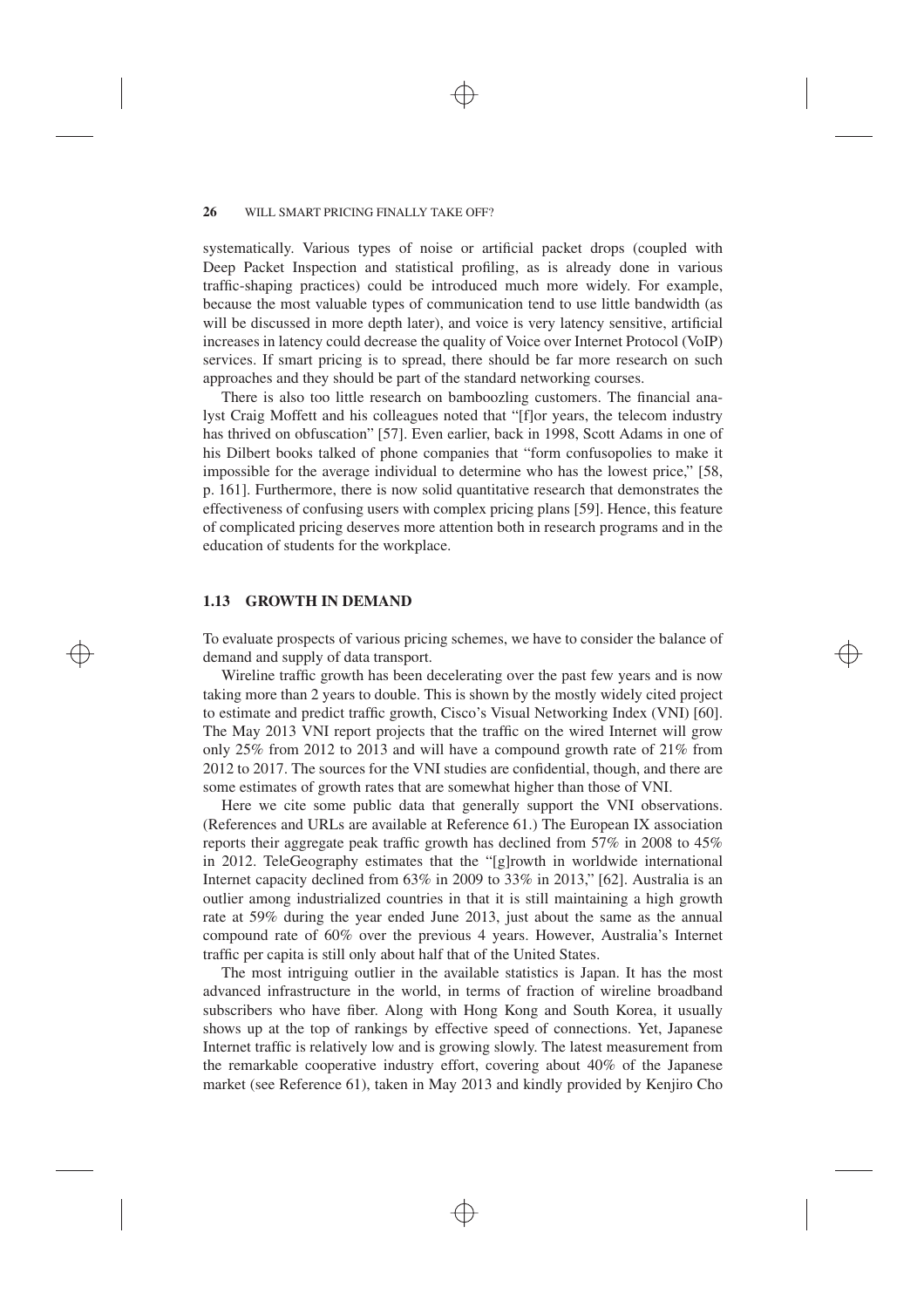(see also Reference 63 for earlier but more detailed summary) shows a continuation of the 20–25% annual growth rate of wireline traffic that has prevailed over the past half a dozen years.

In wireless, the calls for urgent action to deal with the perceived spectrum shortage were and continue to be fueled by reports and predictions of data traffic more than doubling each year (cf. [64, p. 76] and [65, 66]).

In Australia, the data downloaded to mobile handsets grep 43% from the fourth quarter of 2012 to the second quarter of 2013, an annual rate of 105%. However, in the United States, the growth of 123% from 2010 to 2011 moderated to 69% in the following year. The Cisco VNI of May 2013 projects a 66% annual growth rate of mobile data between 2012 and 2017. While this is a substantial decline from earlier VNI projections, it is doubtful whether even that rate can be sustained for long, as is discussed in the next section.

While growth rates for wireless traffic far exceed those for wireline, it is important to remember that total volumes of data transmitted by mobile wireless technologies (so excluding WiFi) are still low. For both Australia in mid-2013 and the United States for year-end 2012, they were under 3% of total Internet traffic for those countries. Thus the potential demand just from people switching their usage from wireline to wireless is huge.

## **1.14 TECHNOLOGY TRENDS**

The three main ingredients of the ICT (information and communication technologies) industry are computing, storage, and communication. They have all been riding the Moore's Law curve, with relatively steady and predictable rates of improvement. (See Reference 61 for some statistics and references.) Those rates have declined, but over the past few years, the amount of raw computing, or raw storage, or basic photonic transmission that can be performed for a unit cost has been doubling about every 2 years. While there have always been fears that progress might grind to a halt, that has not happened, even though there are various indications of slowdowns. But perhaps even more important than a general slowdown is that locality is becoming more pronounced. While magnetic storage densities are still increasing rapidly, the bandwidth to disks is growing much more slowly. Similarly, much of the improvement in raw computing power is now coming from putting more cores on a chip, but the bandwidth to the chip is an increasingly important barrier to the utilization of that power. Thus in both computing and storage, data moves less, or as the database community has been saying for a long time, is becoming "cooler."

The arrival of the Internet led to a dramatic jump in data traffic in the mid-1990s, when for a while there actually was the "Internet traffic doubling every 100 days" phenomenon. This was followed by several years of doubling every year. However, for most of the past decade, worldwide Internet traffic growth has been decelerating, as discussed in Section 1.13. It is not impossible that it may fall substantially below the level of growth in computing power and storage, as has been predicted by the Cisco measurement and forecasting effort [60], especially because that has happened in Japan.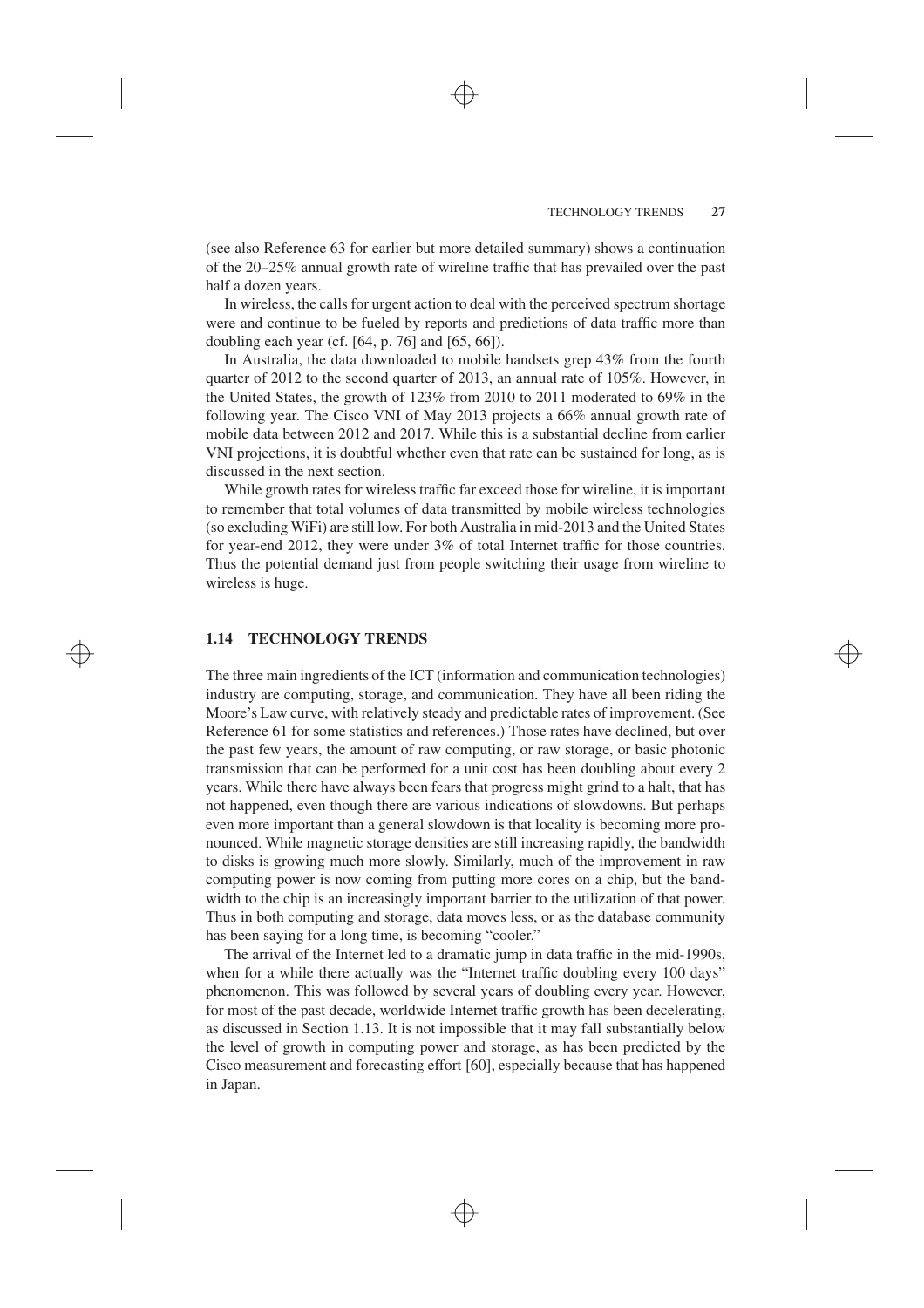On the other hand, the volumes of either broadcast video or magnetic disk storage dwarf the Internet's transmission capacity. Thus, should masses of people suddenly "cut the cord" and attempt to obtain their favorite TV programs over the Internet, networks would collapse under the load. However, there is no sign of that happening, and the switch to the more natural mode of on-demand viewing is proceeding fairly slow (facilitated by kludgy half-way solutions such as video recorders). Similarly, there is great promise in machine-to-machine communication, but it is also arriving at a measured pace. Therefore, wireline networks do have an incentive to encourage innovative uses of their facilities. This incentive is especially important because of the competition from wireless. As we have discovered over the past three decades, mobility is extremely attractive. Both usage and investment are moving toward wireless, and if application developers concentrate their energies on the low traffic, small screen size, and low power mobile devices, wireline could become a backwater.

As for mobile wireless, it is very difficult to estimate the growth of transmission capacity, because there are so many technological and economic dimensions to this problem. Currently, the shift to 4G and LTE offers a quantum jump in data capacity. However, beyond that, the possible improvements in modulation and related approaches appear to be rather limited. The industry is aiming for a  $1000 \times$ boost, and while it usually does say that the time frame for this jump in traffic is impossible to predict, it does cite prominently the recent  $2 \times$  annual growth rates, cf. [65, 66]. It appears very unlikely that even 50% per year growth rates could be maintained for long.

Note that one of the favorite routes to increasing capacity, namely, assigning more spectrum for mobile wireless, can offer only limited relief. The National Broadband Plan released by the Federal Communications Commission in March 2010 reports that the United States currently has 547 MHz that can be used for such purposes and calls for doubling that within 10 years [64]. However, such a doubling would only compensate for 1 year of 100% annual growth and for 2 years of 50% annual growth.

Substantial improvements in capacity could be achieved just by building more facilities, but that would require greatly increased capital spending. That could come from either higher revenues from users or from restructuring the industry so it spends less on marketing, lobbying, and other activities and more on construction. As neither is likely to happen, we are likely to see traffic limited by available capacity. Combined with the wide disparity of various types of bits, this suggests that pricing will play a significant role in balancing demand and supply.

For wired networks, the capacity limitations of mobile wireless, as well as the "mental transactions costs" that are likely to be imposed by pricing, leave a substantial opening. However, to exploit their advantage, they will need to encourage use, and that argues for the simplest possible pricing, which is flat rate.

## **1.15 CONCLUSIONS**

As technology advances, implementing "smart pricing" is becoming easier. Further, the deep (and irrational) prejudice in favor of "smart pricing" is likely to drive the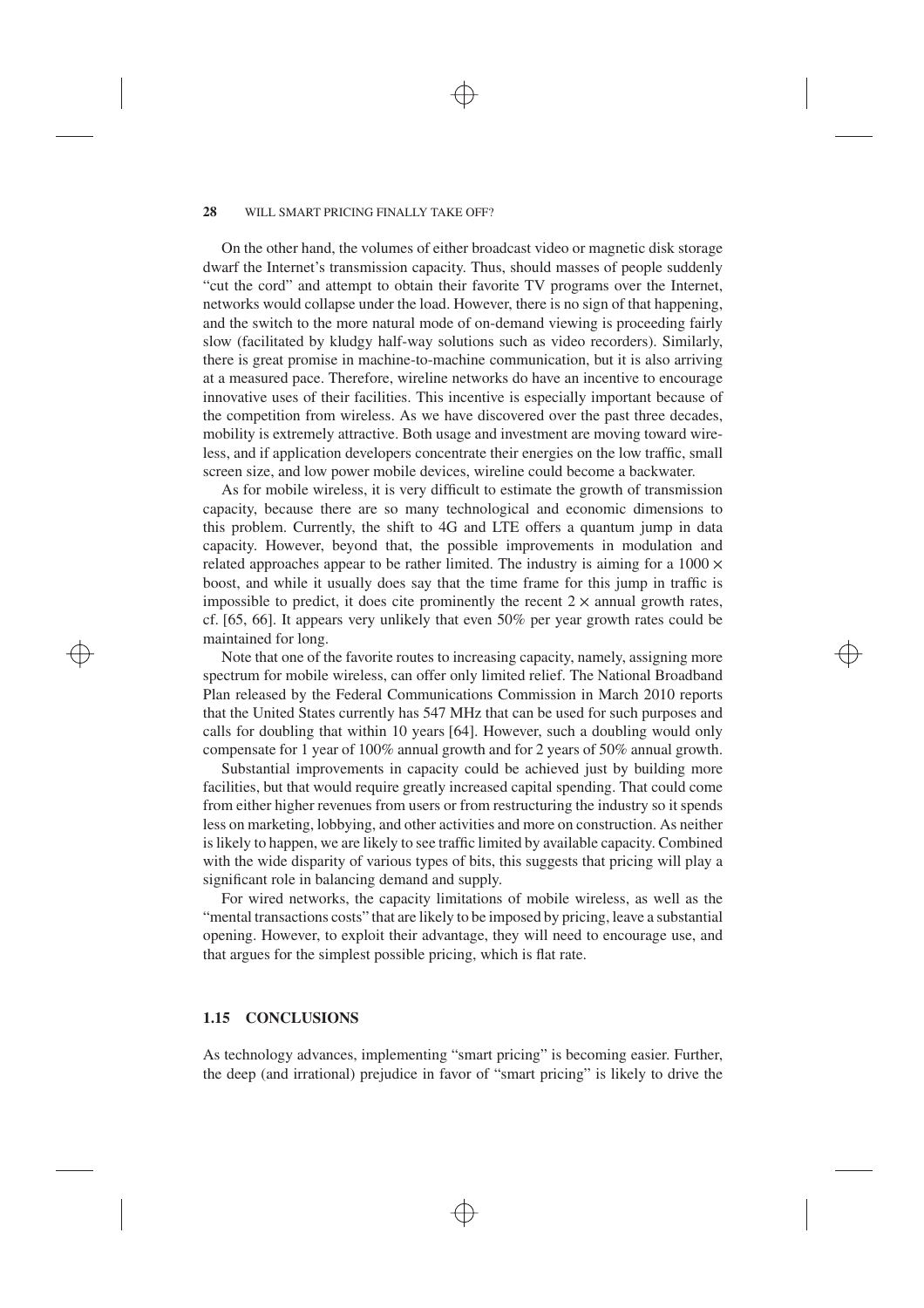industry and academic researchers to continue pursuing a variety of schemes, some to the point of deployment.

At the same time, general technology advances are complicating life and intensifying users' desire for simplicity. In the wireline arena, we find rapid improvements in transmission capacity, and relatively slow growth in demand from consumers. This creates incentives for service providers to stimulate usage and thus argues for flat rates and simple networks, with large pipes, with any market segmentation determined by the size of the pipe.

In wireless, technology improvements are slower and therefore demand growth faster. Thus in this area, pricing is likely to play a larger role. But the human desire to avoid "mental transaction costs" will still argue for simplicity, at least at individual consumer level.

There may well be more sophistication at the business-to-business level, when companies contract with service providers to provide certain transmissions in ways invisible to consumers, just as today Amazon sells ebooks with the wireless delivery achieved seamlessly by an established carrier. The arguments for simplicity are not as important at the business-to-business level as it is with consumers, because companies come closer to the economic rationality so beloved by experts. However, it is not clear whether "smart pricing" will spread far even there, because managers appear to prefer strategic games to real market. Furthermore, the example of Apple's app store shows that even at the level of businesses, there are advantages to simplicity.

## **ACKNOWLEDGMENTS**

This paper was prepared with the partial support of DARPA contract FA8750-13-2- 0023 on "The evolution of control plane resilience."

### **REFERENCES**

- 1. S. McCartney. Flier auctions: better seats, going once, going twice .... Wall Street Journal, April 25, 2013.
- 2. S. Sen, C. Joe-Wong, S. Ha, and M. Chiang. "A survey of broadband data pricing: past proposals, current plans, and future trends," *ACM Computing Surveys Volume* 46(2), November 2013, 10.1145/2543581.2543582. Preprint available at: ⟨http://arxiv.org/pdf/1201.4197v2.pdf⟩.
- 3. A. Odlyzko, B. St. Arnaud, E. Stallman, and M. Weinberg, Know Your Limits: Considering the Role of Data Caps and Usage Based Billing in Internet Access Service, Public Knowledge, 2012. Available at: ⟨http://publicknowledge.org/files/UBP% 20paper%20FINAL.pdf⟩.
- 4. D. Levinson and A. Odlyzko, "Too expensive to meter: the influence of transaction costs in transportation and communication," *Philosophical Transactions of the Royal Society A*, 366(1872), 2008, 2033–2046. Preprint available at: ⟨http://ssrn.com/abstract=1735657⟩.
- 5. A. M. Odlyzko. "The history of communications and its implications for the Internet," 2000 unpublished manuscript. Available at: ⟨http://ssrn.com/abstract=235284⟩.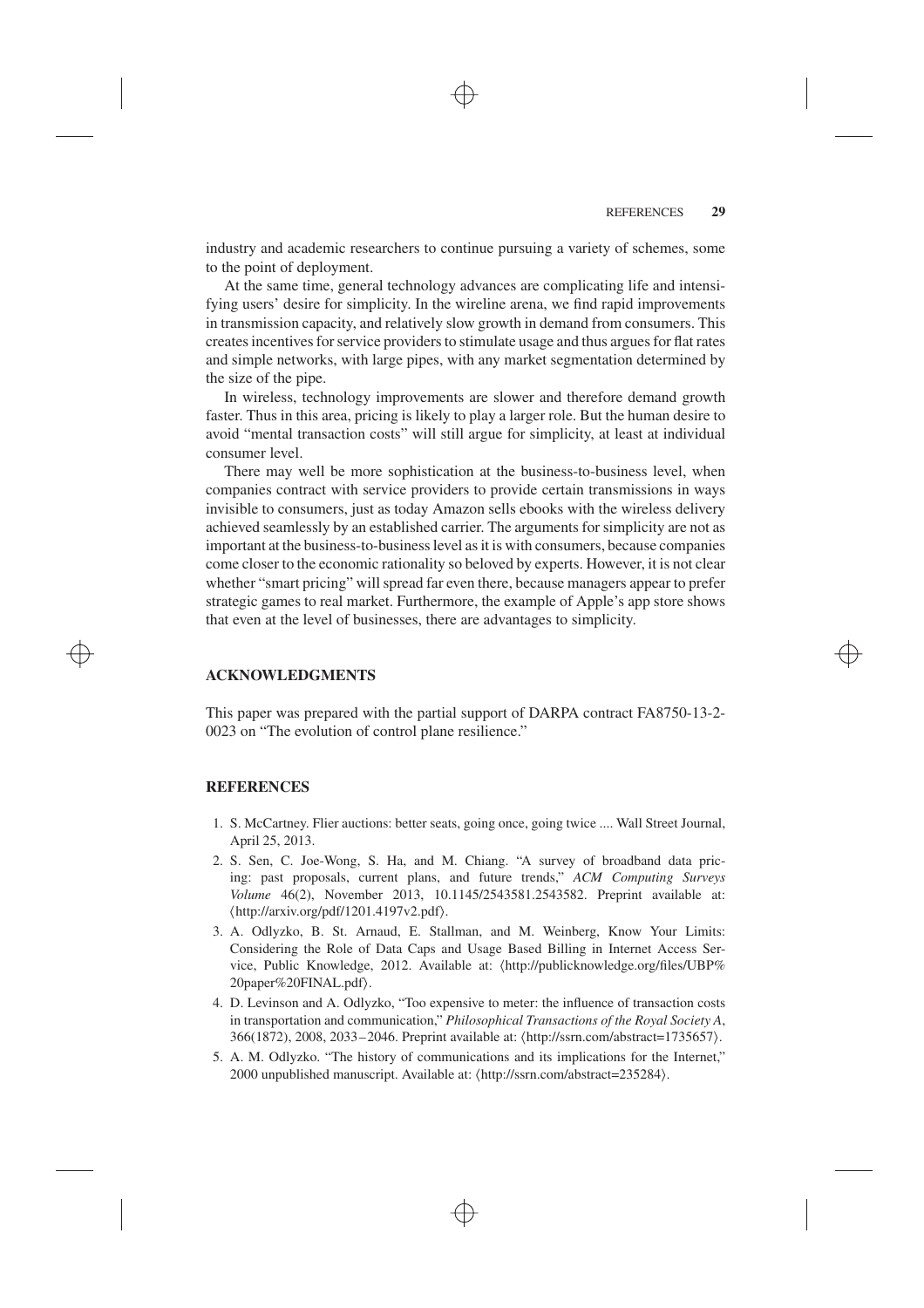- 6. A. M. Odlyzko. "Network neutrality, search neutrality, and the never-ending conflict between efficiency and fairness in markets," *Review of Network Economics*, 8(1), 2009, 40–60. Preprint available at: ⟨http://ssrn.com/abstract=1095350⟩.
- 7. K. Bode. "Cable Industry Finally Admits Caps Not About Congestion After Insisting for Years Caps Were About Congestion," DSL Reports, Jan. 17, 2013. Available at: ⟨http://www.dslreports.com/shownews/Cable-Industry-Finally-Admits-Caps-Not-About-Congestion-122791⟩.
- 8. A. M. Odlyzko. "The evolution of price discrimination in transportation and its implications for the Internet," *Review of Network Economics*, 3(3), 2004, 323–346. Preprint available at: ⟨http://ssrn.com/abstract=596301⟩.
- 9. A. M. Odlyzko. "The volume and value of information," *International Journal of Communication*, 6, 2012. Available at: ⟨http://ijoc.org/ojs/index.php/ijoc/article/view/1570/740⟩.
- 10. R. N. Clarke. "Costs of neutral/unmanaged IP networks," *Review of Network Economics*, 8(1), 2009. Preprint available at: ⟨http://ssrn.com/abstract=903433⟩.
- 11. B. Swanson. The coming exaflood. *Wall Street Journal*, Jan. 20, 2007.
- 12. B. Swanson and G. Gilder, *Estimating the Exaflood*. Discovery Institute white paper, Jan. 29, 2008. Available at: ⟨http://www.discovery.org/a/4428⟩.
- 13. A. M. Odlyzko. "Threats to the Internet: too much or too little growth?" Internet Evolution, Feb. 25, 2008. Available at: ⟨http://www.internetevolution.com/author. asp?section\_id=592&doc\_id=146747& $\rangle$ .
- 14. N. Szabo. "The mental accounting barrier to micropayments," 1996 white paper. Available at: ⟨http://szabo.best.vwh.net/micropayments.html⟩.
- 15. A. M. Odlyzko. "Internet pricing and the history of communications," *Computer Networks*, 36, 2001, 493–517. Preprint available at: ⟨http://ssrn.com/abstract=235283⟩*.*
- 16. A. M. Odlyzko. "The many paradoxes of broadband," *First Monday*, 8(9), 2003, 1–15. Available at: ⟨http://firstmonday.org/htbin/cgiwrap/bin/ojs/index.php/fm/article/ view/1072/992⟩.
- 17. A. M. Odlyzko. "Telecom dogmas and spectrum allocations," 2004 paper written for the *Wireless Unleashed* blog. Available at: ⟨http://www.dtc.umn.edu/∼odlyzko/doc/telecom. dogmas.spectrum.pdf⟩.
- 18. A. M. Odlyzko. "Content is not king," *First Monday*, 6(2), 2001. Available at: http://firstmonday.org/htbin/cgiwrap/bin/ojs/index.php/fm/article/view/833/742.
- 19. Anonymous. Let Mexico's moguls battle. Economist, Feb. 4, 2012.
- 20. A. M. Odlyzko. The delusions of net neutrality. In *Telecommunications Policy Research Conference*, 2008. Available at: ⟨http://www.dtc.umn.edu/∼odlyzko/doc/ net.neutrality.delusions.pdf⟩.
- 21. A. Odlyzko. "The current state and likely evolution of the Internet. In *Proceedings Globecom'99, IEEE, 1999*, pp. 1869–1875. Preprint available at: ⟨http://www.dtc.umn.edu/∼ odlyzko/doc/globecom99.pdf ⟩.
- 22. A. M. Odlyzko. "Talk, Talk, Talk: so who needs streaming video on a phone? The killer app for 3G may turn out to be–surprise–voice calls," *Forbes*, Aug. 20, 2001, p. 28. Preprint available at: ⟨http://www.dtc.umn.edu//∼odlyzko/doc/3g.accidental.success.txt⟩.
- 23. CTIA The Wireless Association. Semi-Annual Year-End 2012 Top-Line Survey Results. Available at: ⟨http://files.ctia.org/pdf/CTIA\_Survey\_YE\_2012\_Graphics-\_FINAL.pdf ⟩.
- 24. OECD. OECD Communications Outlook 2013. Available at: ⟨http://www.oecd-ilibrary.org/science-and-technology/oecd-communications-outlook-2013\_comms\_outlook-2013-en⟩.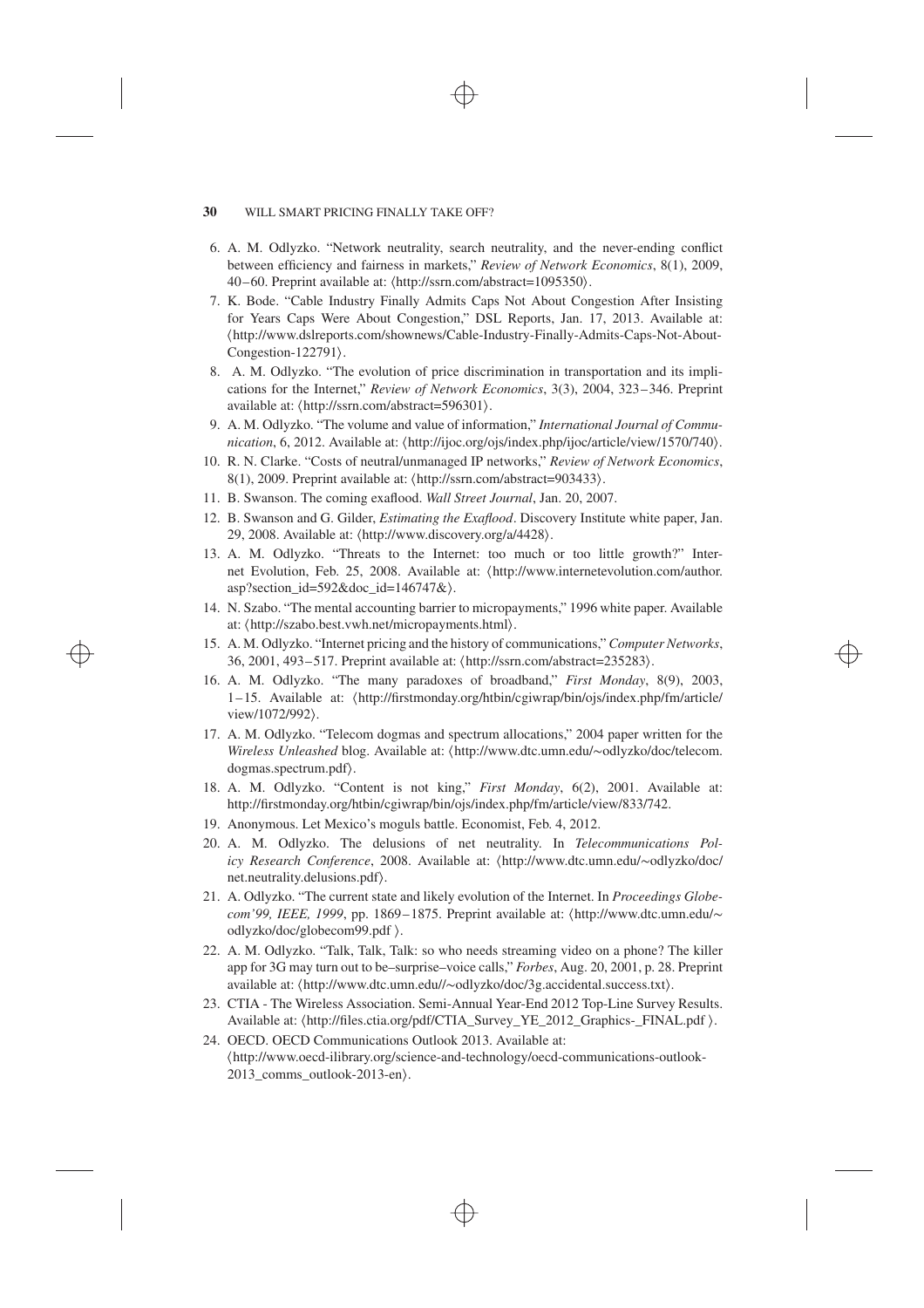- 25. Plunkett Research. Advertising & Banding Industry Overview. Available at: ⟨http:// www.plunkettresearch.com/advertising-branding-market-research/industrystatistics⟩. Downloaded Sept. 26, 2013.
- 26. National Cable & Telecommunications Association. Cable industry revenue 1996–2011. Available at: ⟨http://www.ncta.com/Stats/CustomerRevenue.aspx⟩. Downloaded Sept. 28, 2012.
- 27. C. Labovitz, S. Iekel-Johnson, D. McPherson, J. Oberheide, F. Jahanian, and M. Karir. ATLAS Internet Observatory 2009 Annual Report. Available at: ⟨http://www.nanog.org/ meetings/nanog47/presentations/Monday/Labovitz\_ObserveReport\_N47\_Mon.pdf⟩.
- 28. C. Labovitz, S. Iekel-Johnson, D. McPherson, J. Oberheide, and F. Jahanian. Internet inter-domain traffic. In *ACM Computer Communication Review*, Oct. 2010, pp. 75–86. Available at: ⟨http://www.sigcomm.org/sites/default/files/ccr/papers/ 2010/October/1851275-1851194.pdf⟩.
- 29. C.-H. Hong, S. Kandula, R. Mahajan, M. Zhang, V. Gill, M. Nanduri, and R. Wattenholer. Achieving high utilization with software-driven WAN. In *ACM SIGCOMM 2013*, 2013. Available at: ⟨http://conferences.sigcomm.org/sigcomm/2013/papers/sigcomm/p15.pdf⟩.
- 30. S. Jain, A. Kumar, S. Mandal, J. Ong, L. Poutievski, A. Singh, S. Venkata, J. Wanderer, J. Zhou, M. Zhu, J. Zolla, U. Hölzle, S. Stuart, and A. Vahdat. B4: experience with a globally-deployed software defined WAN. *ACM SIGCOMM 2013*, 2013. Available at: ⟨http://conferences.sigcomm.org/sigcomm/2013/papers/sigcomm/p3.pdf⟩.
- 31. National Cooperative Highway Research Program (NCHRP). Future Dinancing Options to Meet Highway and Transit Needs, Dec. 2006. Available at: ⟨http://onlinepubs.trb. org/onlinepubs/nchrp/nchrp\_w102.pdf ⟩.
- 32. U.S. Department of Commerce, Bureau of the Census. Historical Statistics of the United States: Colonial Times to 1970, 1975.
- 33. C. Kirjner and R. Parameswaran. Google Fiber–how much will Google spend to overbuild Kansas City? How much would it cost to expand? BernsteinResearch report, Financial Analyst report, April 8, 2013.
- 34. T. Orlik. Beijing falls short on rebalancing. *Wall Street Journal*, May 23, 2013.
- 35. World Bank. Gross fixed capital formation (% of GDP), interactive table at ⟨http://data.worldbank.org/indicator/NE.GDI.FTOT.ZS⟩, downloaded May 27, 2013.
- 36. T. Lewin. Senate committee report on for-profit colleges condemns costs and practices. New York Times, July 30, 2012.
- 37. Pharmaceutical industry. Wikipedia entry for the pharmaceutical industry. Available at: ⟨http://en.wikipedia.org/wiki/Pharmaceutical\_industry⟩. Downloaded Oct. 7, 2013.
- 38. C. Moffett and N. Del Deo. Sprint: how long is long-term? MoffettNathanson Research report, Financial Analyst report, Oct. 11, 2013.
- 39. A. Troianovski and S. Grundberg. Nokia's bad call on smartphones. *Wall Streen Journal*, July 19, 2012.
- 40. D. Streitfeld. As boom lures app creators, tough part is making a living. *New York Times*, Nov. 18, 2012.
- 41. R. R. John. *Network Nation: Inventing American Telecommunications*. Harvard University Press, Cambridge, MA, 2010.
- 42. B. M. Mitchell. "Optimal pricing of local telephone service," *American Economic Review*, 68(4), 1978, 517–537.
- 43. J. G. Cosgrove and P. B. Linhart. Customer choices under local measured telephone service. *Public Utilities Fortnightly*, Aug. 30, 1979, pp. 27–31.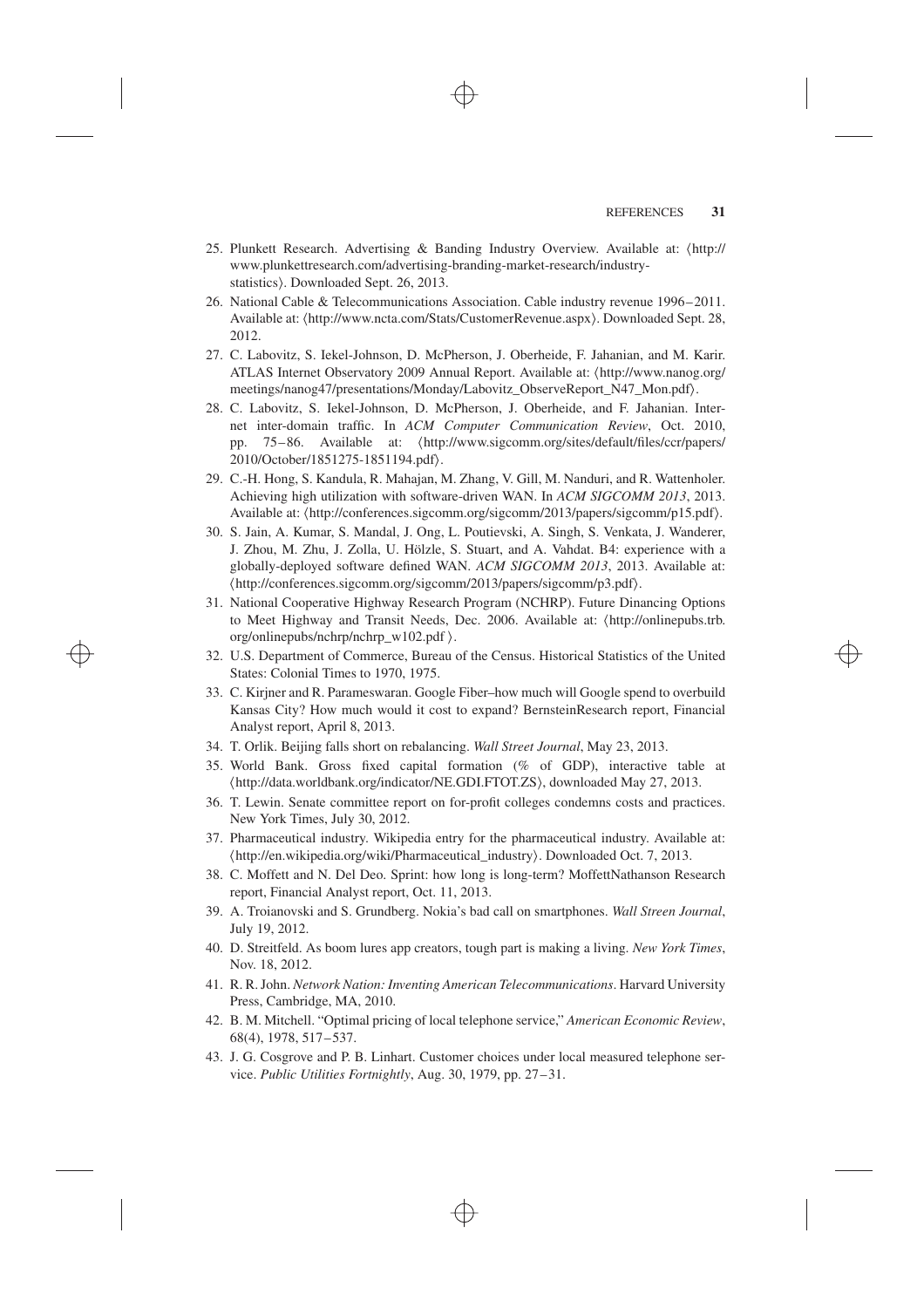- 44. L. Garfinkel and P. B. Linhart. The transition to local measured telephone service. Public Utilities Fortnightly, Aug. 16, 1979, pp. 17–21.
- 45. T. F. Wong. "Identifying tariff induced shifts in the subscriber distribution of local telephone usage," in L. Courville, A. de Fontenay, and R. Dobell, eds., *Economic Analysis of Telecommunications: Theory and Applications*, North-Holland, Amsterdam, 1983, pp. 263–278.
- 46. B. Briscoe, A. Odlyzko, and B. Tilly. Metcalfe's Law is wrong. IEEE Spectrum, July 2006, pp. 26–31. Available at: ⟨http://www.spectrum.ieee.org/jul06/4109⟩.
- 47. J. Rohlfs. "A theory of interdependent demand for a communications service," *Bell Journal of Economics and Management Science*, 5, 1974, 16–37.
- 48. L. Anania and R. J. Solomon. "User arbitrage and ISDN," InterMedia, Jan. 1988, pp.  $25 - 31$ .
- 49. L. Anania and R. J. Solomon. "Models of network infrastructure: pricing ISDN for access," in J. H. Alleman and R. D. Emmerson, eds., *Perspectives on the Telephone Industry: The Challenge for the Future*, Harper & Row, New York, 1989, pp. 287–303.
- 50. L. Anania and R. J. Solomon. "Flat—the minimalist price," in L. W. McKnight and J. P. Bailey, eds., *Internet Economics*, MIT Press, Cambridge, Mass. 1997, pp. 91–118.
- 51. J. M. Bauer and S. S. Wildman. The economics of usage-based pricing in local broadband markets. NCTA white paper, Dec. 2012. Available at:  $\langle \text{http://i.neta.com/ncta.com/} \rangle$ PDFs/Wildmanreport\_web.pdf ⟩.
- 52. A. Nevo, J. L. Turner, and J. W. Williams. "Usage-based pricing and demand for residential broadband," preprint, Sept. 2013. Available at: ⟨http://ssrn.com/abstract=2330426 ⟩.
- 53. R. B. Ekelund Jr., and R. F. Hébert. *Secret Origins of Microeconomics: Dupuit and the Engineers*. University Chicago Press, Chicago, 1999.
- 54. R. B. Ekelund. "Price discrimination and product differentiation in economic theory: an early analysis," *Quarterly Journal of Economics*, 84(2), 1970, 268–278.
- 55. Anonymous. Railway comfort. *Household Words: A Weekly Journal Conducted by Charles Dickens*, Aug. 3, 1850, pp. 449–450.
- 56. S. Bradner. Will there be a next-generation network? Network World, July 21, 2003. Available at: ⟨http://www.networkworld.com/columnists/2003/0721bradner.html⟩.
- 57. C. Moffett, N. Del Deo, and A. Chan. Quick take AT&T (T): market share(ing) Part II ... A quieter voice. BernsteinResearch report, Financial Analyst report, July 18, 2012.
- 58. S. Adams. *The Dilbert Future: Thriving on Business Stupidity in the 21st Century*. Harper-Collins, New York, 1998.
- 59. M. Miao and K. Jayakar. "Bounded rationality and consumer choice: an evaluation of consumer choice of mobile bundles in China," Preprint available at: ⟨http://ssrn.com/abstract=2241581 ⟩.
- 60. Cisco Visual Networking Index. Available at: ⟨http://www.cisco.com/en/US/netsol/ns827/networking\_solutions\_sub\_solution.html⟩.
- 61. MINTS. Minnesota Internet Traffic Studies project. Available at: ⟨http://www.dtc. umn.edu/mints/⟩.
- 62. TeleGeography. "Europe emerges as global Internet hub," Sept. 18, 2013 press release, ⟨http://www.telegeography.com/products/commsupdate/articles/2013/09/18/europeemerges-as-global-internet-hub/⟩.
- 63. K. Cho. "Broadband traffic report: traffic trends over the past year," *Internet Infrastructure Review*, 16, 2012, 33–37. Available at: ⟨http://www.iij.ad.jp/en/company/ development/iir/pdf/iir\_vol16\_report\_EN.pdf ⟩.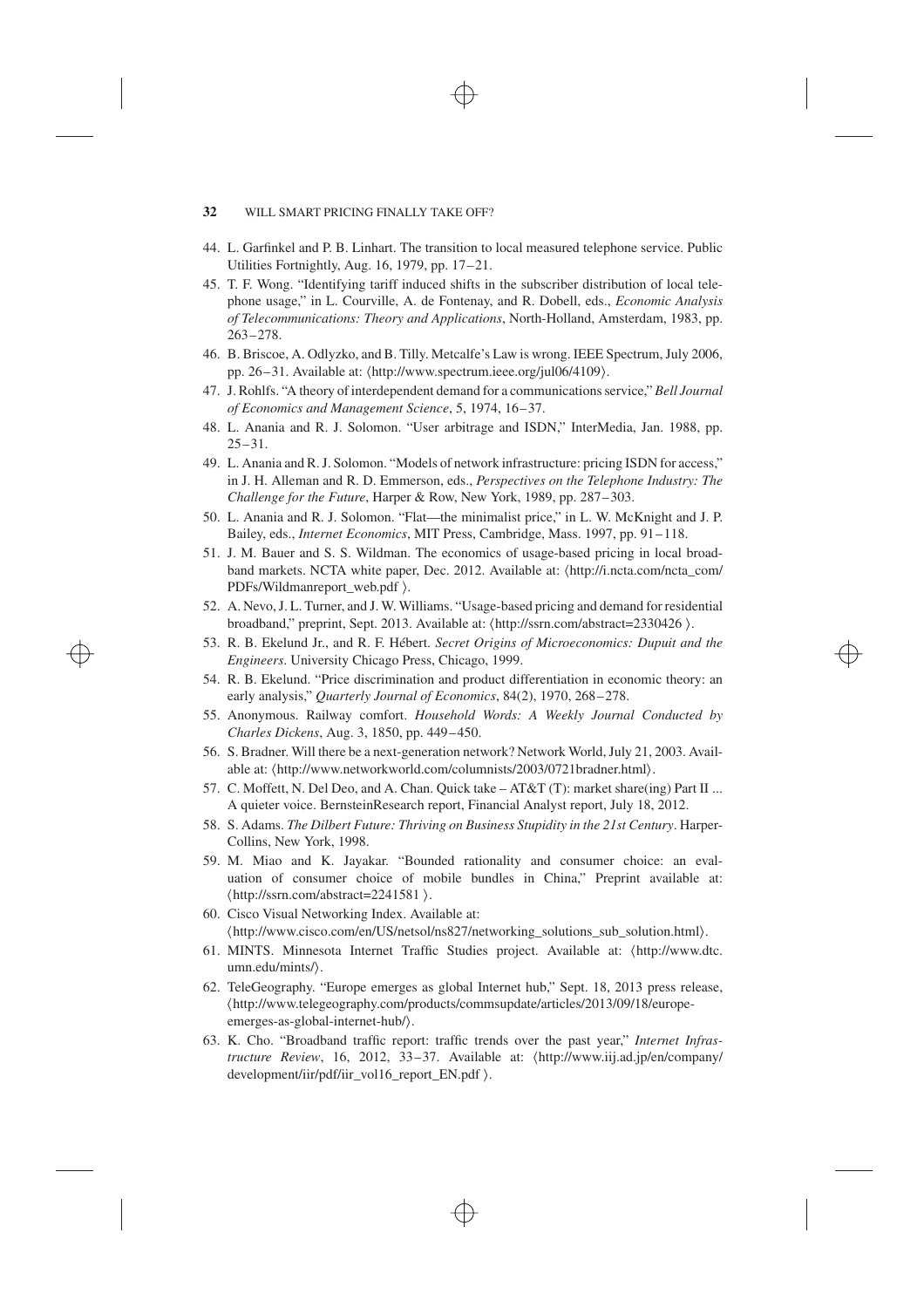- 64. U.S. Federal Communications Commission. *Connecting America: The National Broadband Plan,* March 2010. Available at: ⟨http://download.broadband.gov/plan /national-broadband-plan.pdf⟩.
- 65. 4G Americas. *Meeting the 1000x Challenge: The Need for Spectrum, Technology and Policy Innovation,* white paper, Oct. 2013. Available at: ⟨http://www.4gamericas. org/documents/2013\_4G\_20Americas\_20Meeting\_20the\_201000x\_20Challenge\_2010\_ 204\_2013\_FINAL.pdf⟩.
- 66. Qualcomm, Inc. *The 1000x Mobile Data Challenge: More Small Cells, More Spectrum, Higher Efficiency,* July 25, 2013 presentation deck. Available at: ⟨http://www.qualcomm. com/media/documents/tags/1000x-challenge⟩.